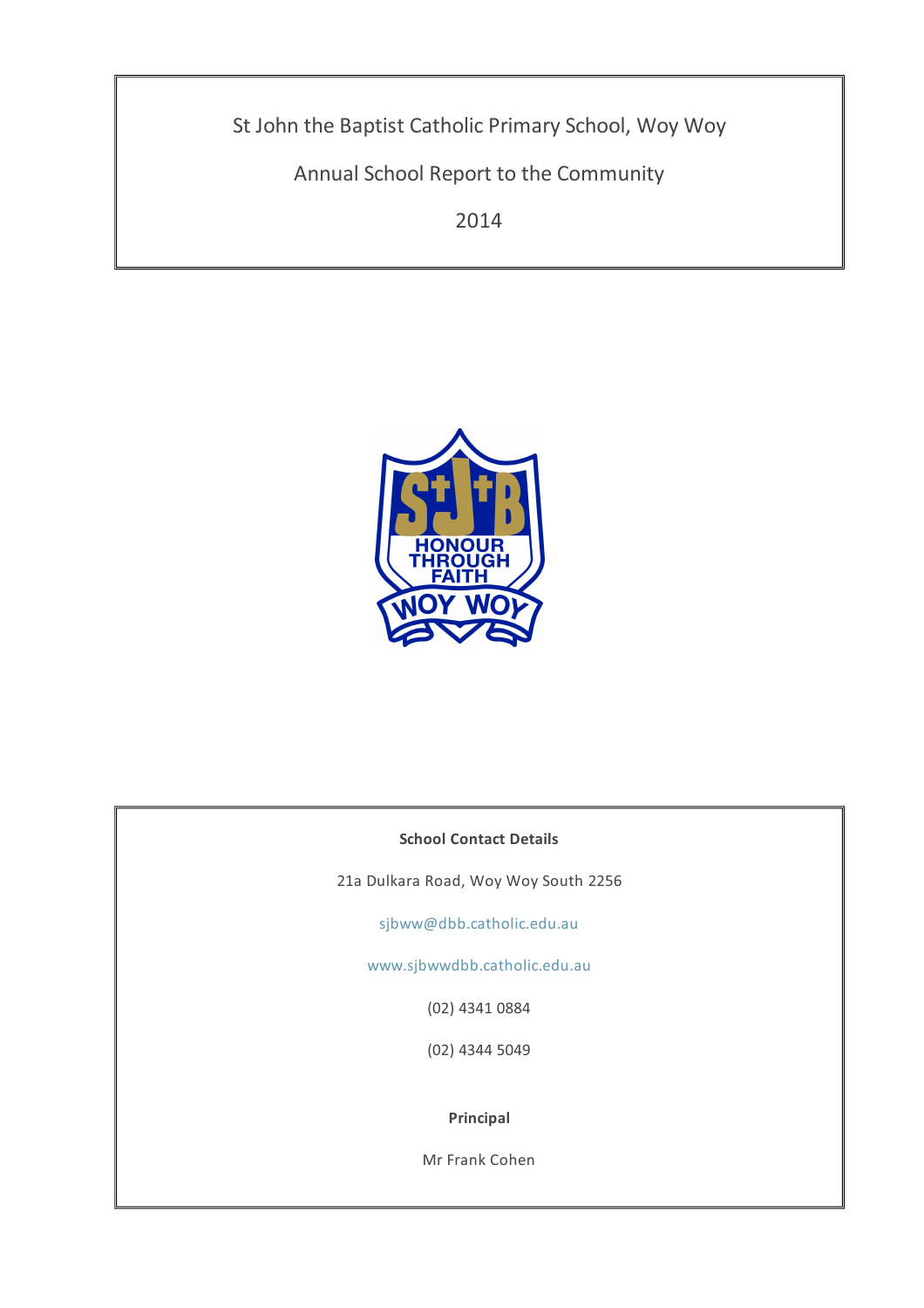## **ABOUT THIS REPORT**

St John the Baptist Catholic Primary School (the 'School') is registered by the NSW Board of Studies, Teaching and Educational Standards (BOSTES) and managed by the Catholic Schools Office (CSO), Diocese of Broken Bay. The CSO as the 'approved authority' for the diocesan registration system formed under Section 39 of the NSW Education Act (1990), is responsible for monitoring the compliance of member schools in the manner that has been approved by the Minister of Education.

The Annual School Report (the 'Report'), approved by the School's Consultant, demonstrates accountability to regulatory bodies and the CSO. Additionally, the Report complements and is supplementary to other forms of regular communication to the School community regarding initiatives, activities and programs which support the learning and wellbeing of its students.

The Report provides parents and the wider community with fair, reliable and objective information about educational and financial performance measures as well as School and system policies. This information includes summary contextual data, an overview of student performance in state and national assessments, a description of the achievement of priorities in the previous year and areas for improvement. Detailed information about the School's improvement journey is documented in the School Improvement Plan (SIP) which is developed, implemented and evaluated in consultation with key stakeholders.

Further information about the contents of this Report may be obtained by contacting the School directly or by visiting the School's website. [Information](http://www.myschool.edu.au/) can be also be obtained from the My School website.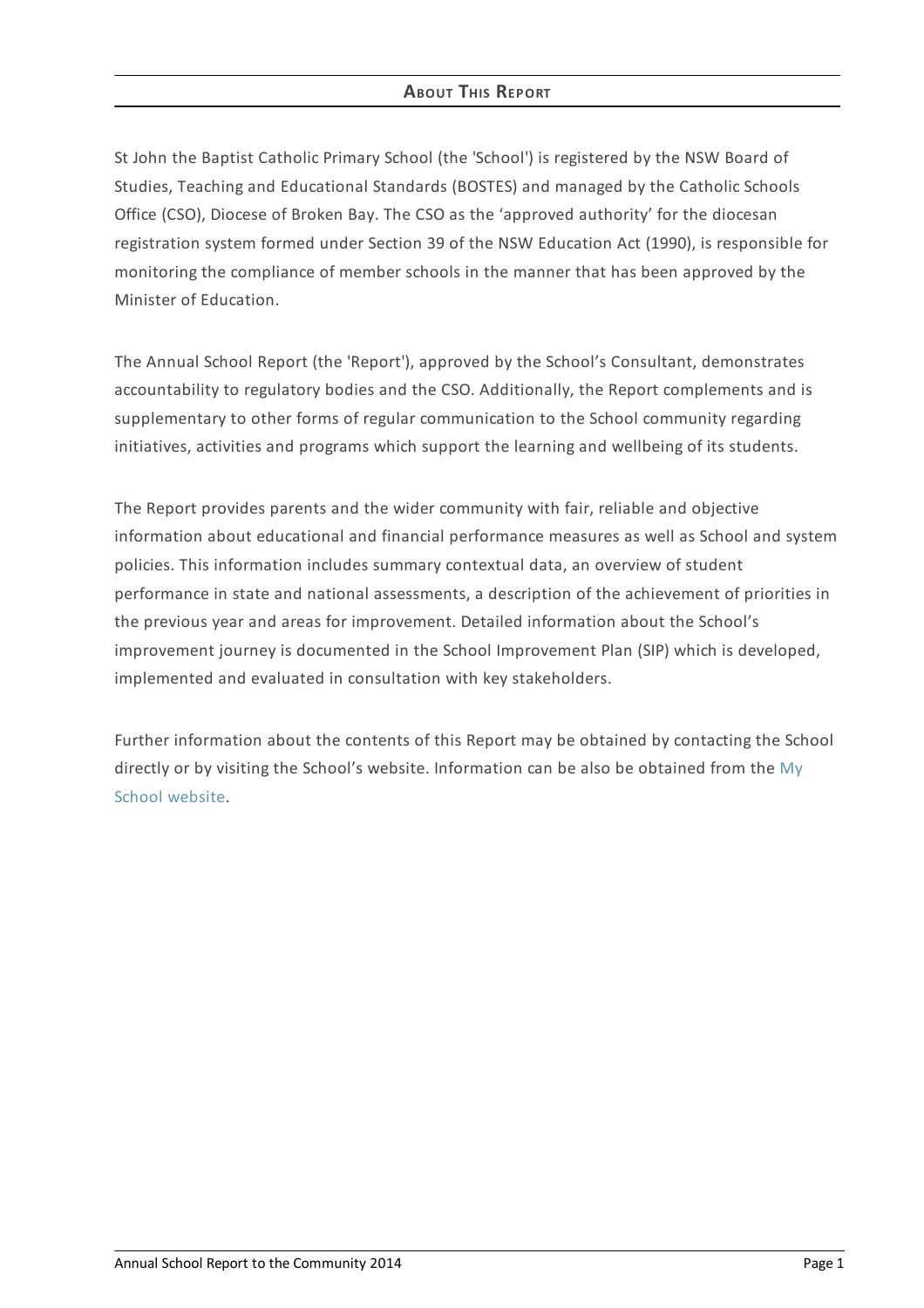## **Principal's Message**

2014 has been another successful year for all of the students, staff and families involved in our ever growing community. As a result, we will undertake a building program for next year with the creation of six new classrooms and break-out areas in a double storey arrangement. This will allow for the accommodation of increased enrolments which have been happening at a steady rate since 2008.

Yet again the school achieved solid results in NAPLAN for Years 3 and 5 when compared nationally and with statistically similar schools. A change in how both Mathematics and English were delivered to students has already produced strong educational dividends. This year we were served well by three literacy coaches operating across the three stages, allowing for direct modelling, co-teaching and peer review of explicit teaching of English.

The *Kinder Yana* program continues to be a wonderful initiative in getting it right for new students starting "big school". Our school musical once again was praised widely for the talent on display, and students were provided with multiple opportunities to excel in the arts, sport, robotics and Science.

My sincere thanks to all families for another great year.

## **Parent Body Message**

St John the Baptist School has continued to grow in 2014. Our enrolments have again continued to increase along with a great reputation within the community. The leadership team and staff along with the support of our strong parent community at St John the Baptist have seen improvements across the board – academically, pastorally and socially. St John the Baptist is a community bound by our Catholic faith and it is evident every day.

Parental involvement in our school is integral, allowing the school to provide opportunities to students, parents and families. We are fortunate to have a wonderful School Board, Parents and Friends (P&F) team and many parent helpers volunteering at events throughout the year. Social opportunities are equally important for students and families with a variety of opportunities to come together.

St John the Baptist parent community has been fortunate to work closely with the school leadership team and so much has been achieved in 2014. This is only possible if all parties are respectful of each other and are all working towards a common goal. I think this is why 2014 has been another successful year for the St John the Baptist community as a whole.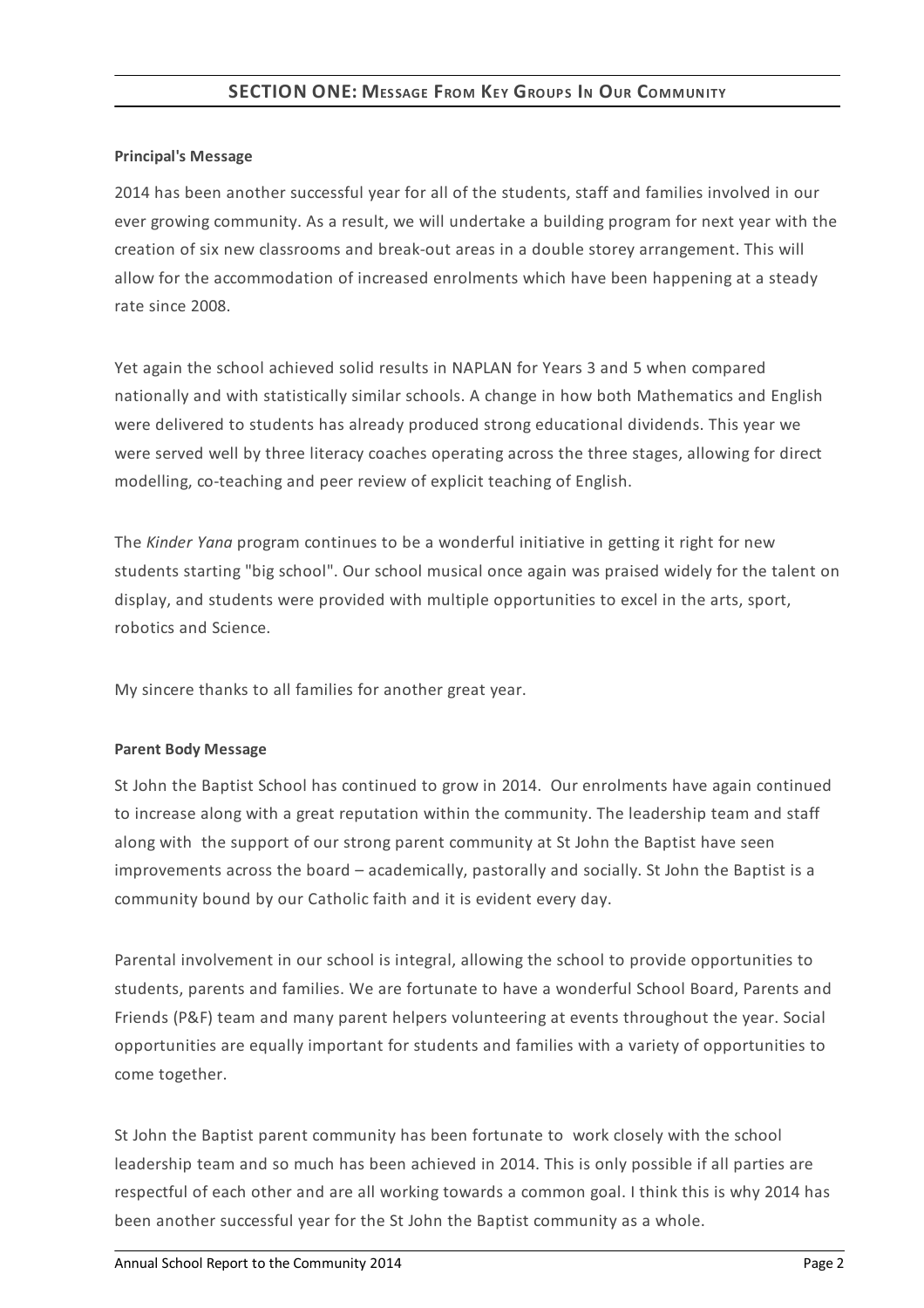### **Student Body Message**

2014 has been an amazing year full of opportunities. We are very fortunate to have so many different occasions to learn. We enjoyed Masses, Mini Vinnies, our biennial musical in Term 3, excursions for all grades, sporting events, author visits, science club, grade assemblies, dance troupe, Student Representative Council (SRC), band, guitar and choir.

Every day we are reminded to follow in Jesus' footsteps and treat others the way we want to be treated. We enjoyed a special visit from a musician and performer who then assisted our school in a beautiful Christmas musical.

We have introduced a new program this year called *KidsMatter* which has inspired us to become a better school community. This program has helped us to be more motivated to act and think in a more positive way towards each other.

Finally this year we have seen the completion of our oval with the lush green grass to play on at break times. We have also enjoyed a new rewards system this year. We are now rewarded for our respectful, responsible choices by receiving a Principal's award and enjoy a special morning tea and fun activities in the rewards room.

We have enjoyed 2014 and believe it has been the best year yet.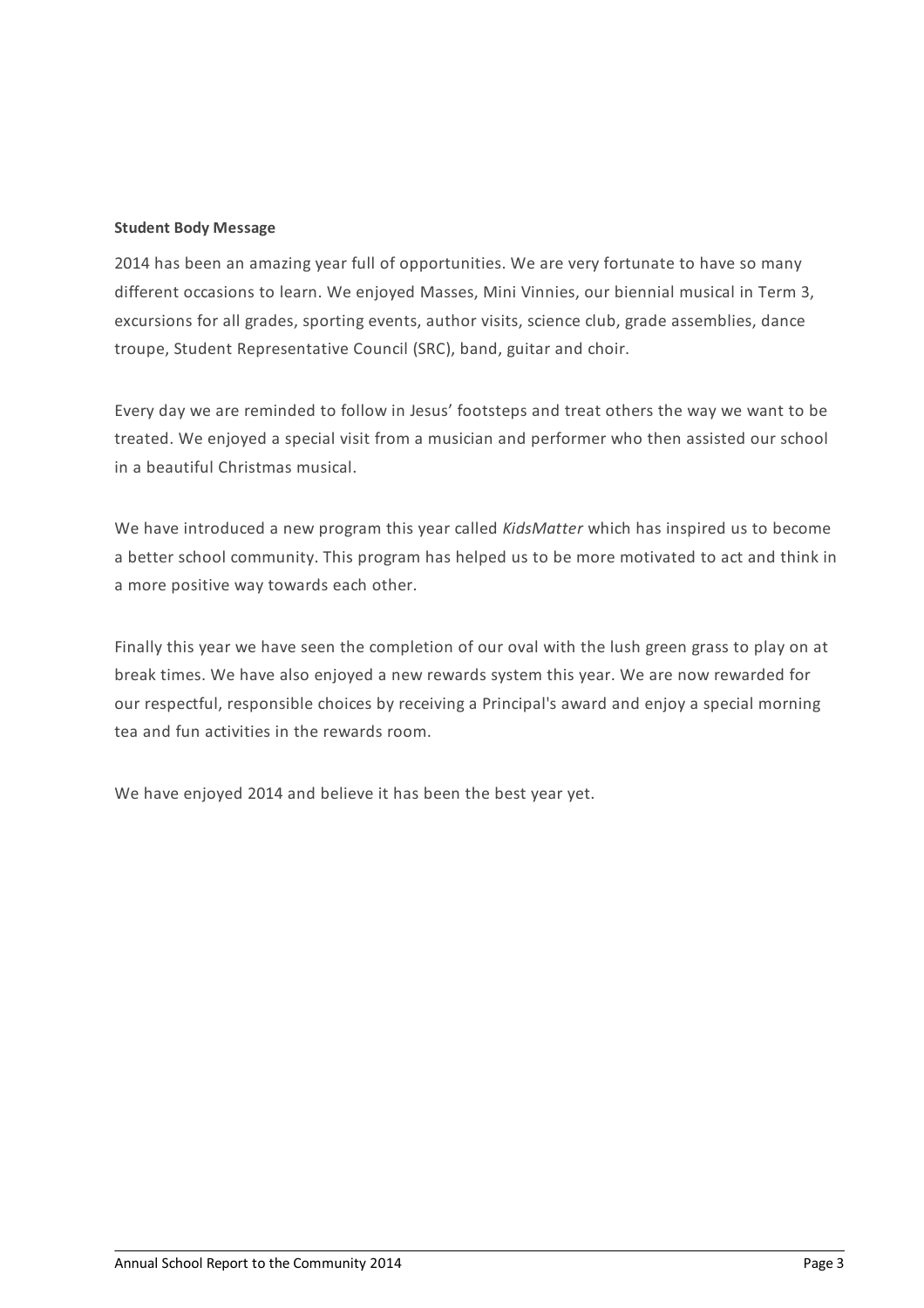### **School Features**

St John the Baptist Catholic Primary School Woy Woy, is a Catholic systemic co-educational school.

The school originally began in 1922 in the centre of Woy Woy and was established by the Josephite nuns. We moved to our present site in 1979. We cater for boys and girls from Kindergarten to Year 6 and are moving from a two stream arrangement to three streams. To cater for the growth, six new classrooms will be built in 2015. We belong to the Woy Woy Peninsula Parish and the priests are active in our school.

The school's physical site has changed largely due to the work of the school board and P&F. The function of the P&F is to raise funds and through the school board provide input for the school's development.

In 2014 students were involved in creative, academic and sporting pursuits such as the *Masquerade Musical*, *Tournament of the Minds*, *Come on Kids* online Mathematics, international UNSW competitions, gala days, diocesan sporting events, chess, public speaking and band competitions.

The school band at its very first attempt won a gold award at the local Central Coast Conservatorium of Music day and is growing from strength to strength.

The school embedded its *Positive Behaviour for Learning* program with the launch of the *KidsMatter* framework. One tangible activity that has been well received is the establishment of peer groups with their belief that every child counts.

A new school mural has been painted which emphasises our link to the lighthouse of our diocese. It emphasises words from our mission statement with a visual image of Jesus holding the hands of two students on a walk along the Emmaus path.

Our children were praised once again for their good, respectful behaviour at external events, excursions and camps. They know and can articulate what it means to be a student at our school. The feedback we are now getting from high schools such as St Edward's, St Joseph's and Gosford High School is that our students are well prepared for high school and many of our students are on the high achiever lists.

Approval for a new Early Learning Centre (ELC) to be built in 2015 has been granted and the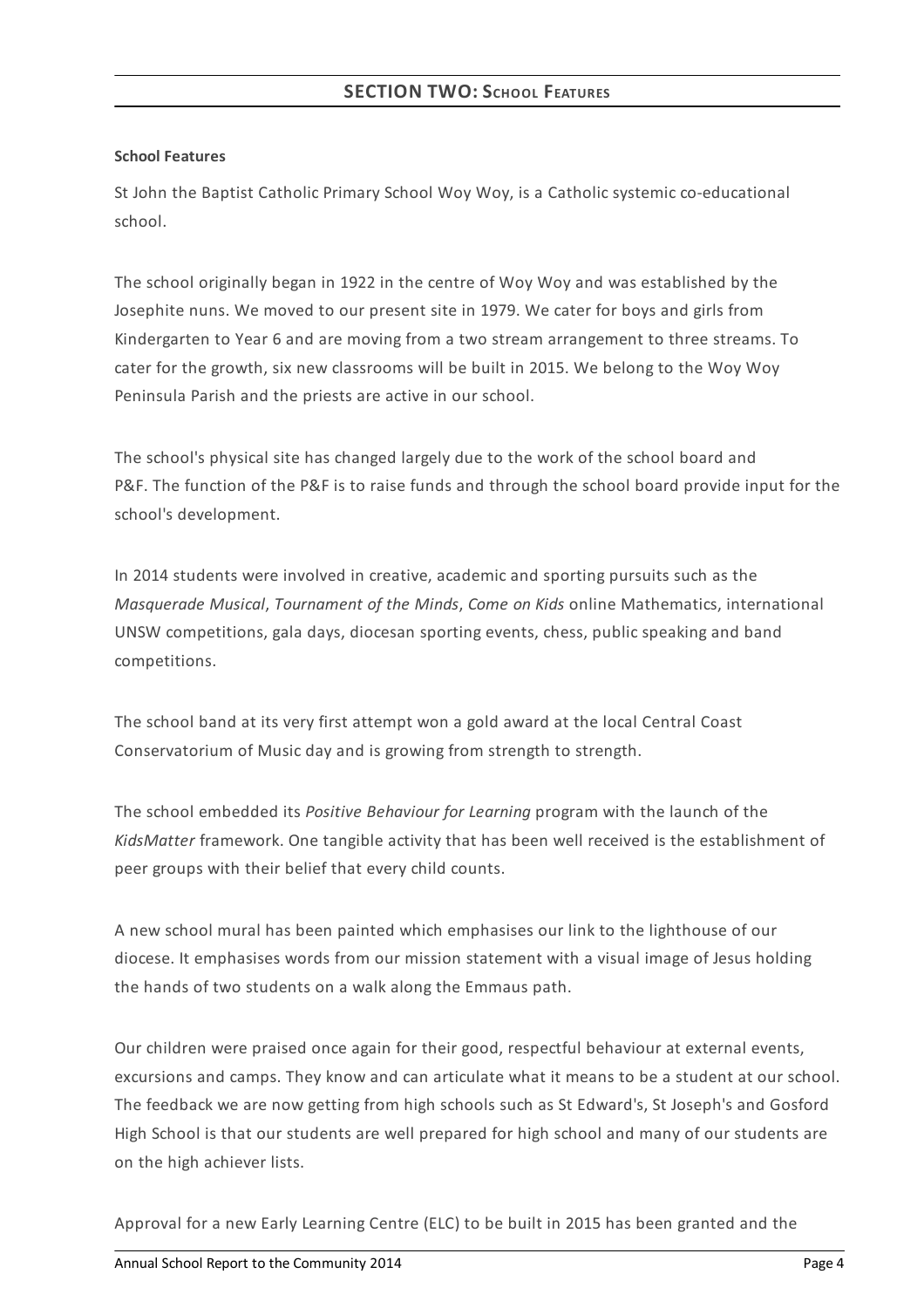community is waiting in anticipation of how this new facility will develop for our school community.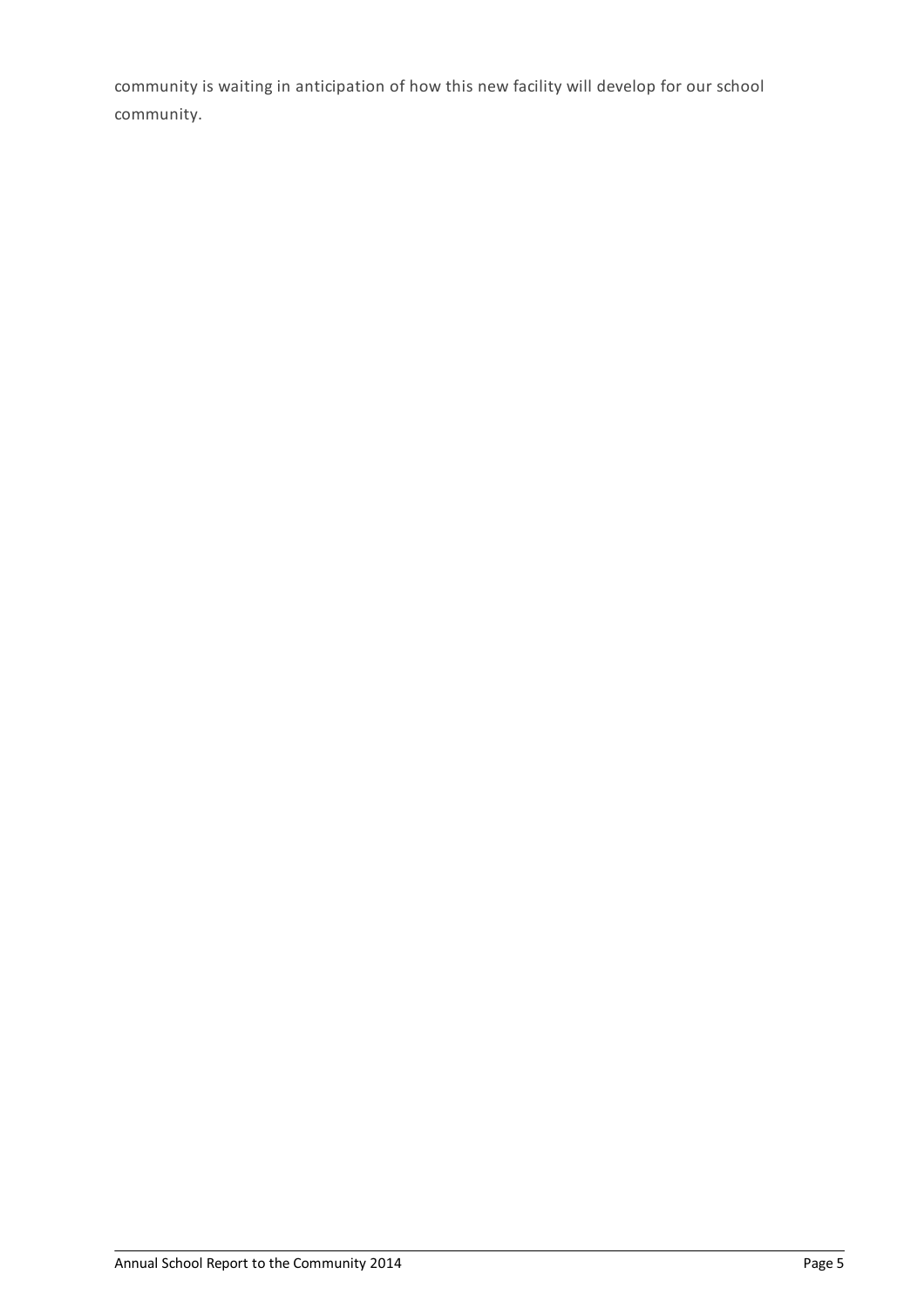### **Student Enrolment**

Students attending the School come from a variety of backgrounds and nationalities. The following information describes the student profile for 2014. Additional information can be found on My School [website](http://www.myschool.edu.au/).

| <b>Girls</b> | <b>Boys</b>  | LBOTE* | <b>Total Students</b> |
|--------------|--------------|--------|-----------------------|
| 241          | 711          | RΩ     | 452                   |
|              | <u>_ _ _</u> | ر ر    | ャンム                   |

\* Language Background Other than English

Since 2008 our school has been on a steadily increasing enrolment trajectory. As each Year 6 group transits out they are being replaced with larger Kindergarten groups coming in. Essentially this means on average we are gaining approximately 25 students each year.

## **Enrolment Policy**

The School follows the *[Enrolment](https://www.csodbb.catholic.edu.au/about/dsp-collection.cfm?loadref=125) Policy for Diocesan Systemic Schools*. The policy encourages the local Catholic community, under the leadership of the parish priest and principal, to look upon the time of enrolment as a potential occasion for ongoing evangelisation. The policy calls upon parents to examine their present faith commitments, to develop their role as prime educators of their children in faith and to immerse themselves in the communal, liturgical, ministerial and service dimensions of the parish. Copies of this policy and other policies in this Report may be obtained from the CSO [website](https://www.csodbb.catholic.edu.au/index.cfm) or by contacting the CSO.

## **Student Attendance Rates**

The average student attendance rate for the School in 2014 was 94.06 %. Attendance rates disaggregated by Year group are shown in the following table.

| <b>Attendance rates by Year group</b> |         |  |  |
|---------------------------------------|---------|--|--|
| Kindergarten                          | 94.00 % |  |  |
| Year 1                                | 93.60 % |  |  |
| Year <sub>2</sub>                     | 93.70 % |  |  |
| Year 3                                | 96.10 % |  |  |
| Year 4                                | 92.90 % |  |  |
| Year 5                                | 94.60 % |  |  |
| Year 6                                | 93.50 % |  |  |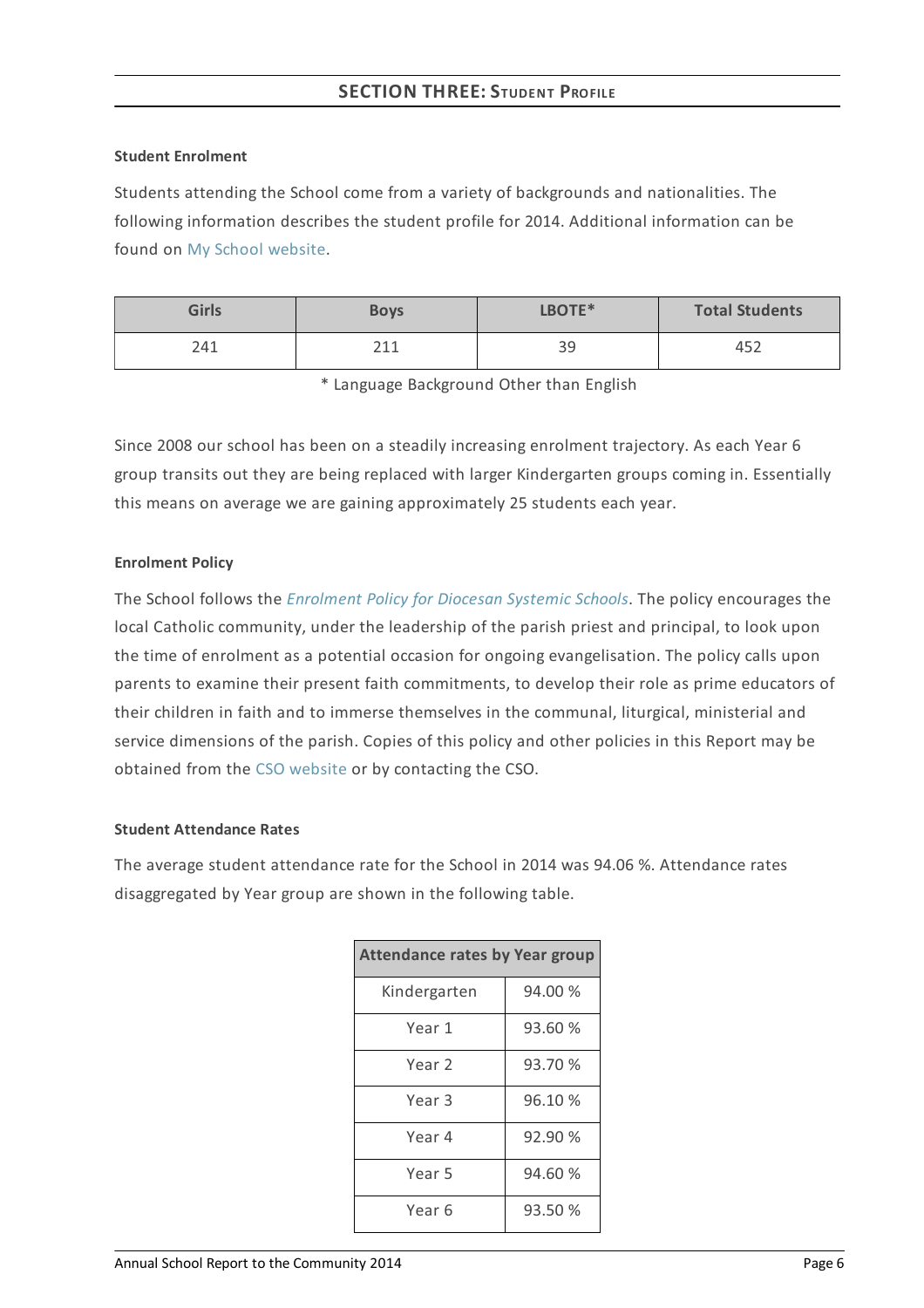The student attendance rate has been fairly steady since 2008. The number of families applying for additional holidays during school time has increased. This will be an area to monitor to ensure that all children use their time effectively at school. Some parent education around this may be needed.

## **Managing Student Non-Attendance**

In order for students to reach their full potential it is of paramount importance that they attend school regularly. While it is the parents' legal responsibility under the NSW Education Act (1990) to ensure that their children attend school regularly, our staff as part of their duty of care, monitor all absences and work in partnership with parents to support and promote the regular attendance of students. In doing so, the School, under the leadership of the principal:

- provides a caring environment which fosters in students, a sense of wellbeing and belonging
- maintains accurate records of student attendance
- implements policies and procedures to monitor student attendance and to address nonattendance issues as and when they arise
- communicates to parents and students, the School's expectations with regard to student attendance and the consequences of not meeting these expectations
- recognises and rewards excellent and improved student attendance.

School attendance records also contain information regarding student absences including reasons for absence and documentation to substantiate reasons for absences. Teachers are required to monitor non-attendance diligently on a student by student basis and to bring to the attention of the Principal immediately any unexplained absences, non-attendance of a chronic nature, or reasons for non-attendance that cause concern. Matters of concern are referred to the Principal, the CSO and the relevant Department of Education officer where appropriate.

Where a student is not able to attend school for a prolonged period of time due to a medical condition or illness, the School in collaboration with parents, provides resources to contribute to the student's continuum of learning where possible. The CSO monitors each school's compliance with student attendance and management of non-attendance as part of the system's School Review and Development (SRD) processes. The School's attendance monitoring procedures are based on the *Guidelines for the [Management](http://srd.dbbcso.org/attendance--enrolment.html) of Student Attendance in the Broken Bay Diocesan Schools System* (password required).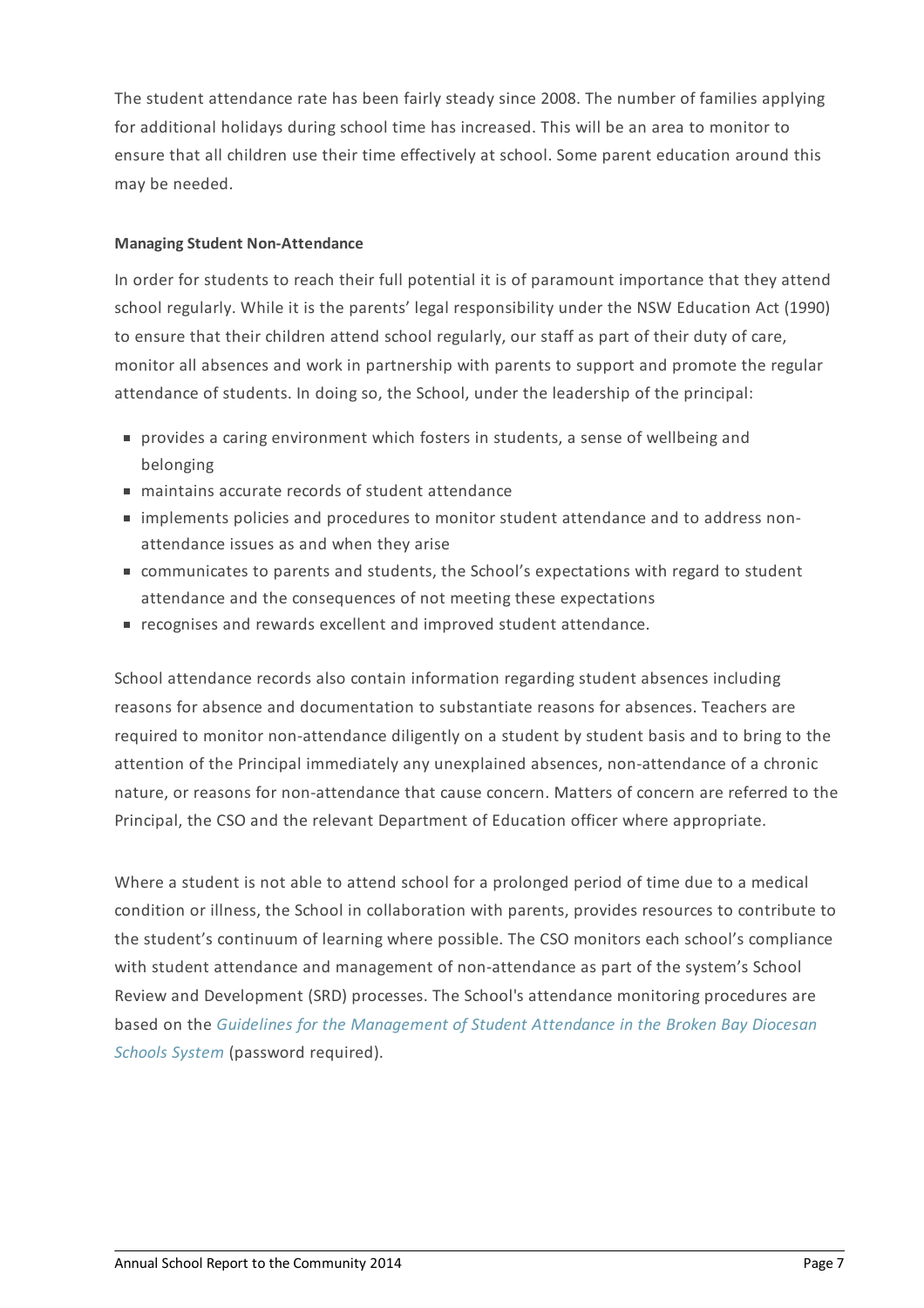# **SECTION FOUR:STAFFING PROFILE**

## **Staffing Profile**

The following information describes the staffing profile for 2014:

| <b>Total Teaching Staff*</b> | <b>Total Non-Teaching Staff</b> | <b>Combined Total</b> |
|------------------------------|---------------------------------|-----------------------|
|                              |                                 |                       |

\* This number includes 18 full-time teachers and 7 part-time teachers.

## **Teacher Standards**

The NSW government requires that this Report detail the number of teachers in particular categories. The following table sets out this information. Further information about can be obtained from the My [School](http://www.myschool.edu.au/) website.

| <b>Teacher Qualifications</b>                                                                                                                   | Number of<br><b>Teachers</b> |
|-------------------------------------------------------------------------------------------------------------------------------------------------|------------------------------|
| 1 Those having formal qualifications from a recognised higher education<br>institution or equivalent.                                           | 25                           |
| 2 Those having graduate qualifications but not a formal teaching qualification<br>from a recognised higher education institution or equivalent. |                              |

## **Professional Learning**

The ongoing professional development of each staff member is highly valued. Professional learning (PL) can take many forms including whole school staff days, subject specific in-services, meetings and conferences and a range of professional learning programs provided by the CSO. The School takes responsibility for planning, implementing, evaluating and tracking staff professional learning. Individual staff members take responsibility for their ongoing professional development. All teachers have been involved in professional learning opportunities during the year related to improving student outcomes. The following table provides specific information relating to the focus of three of these staff development days.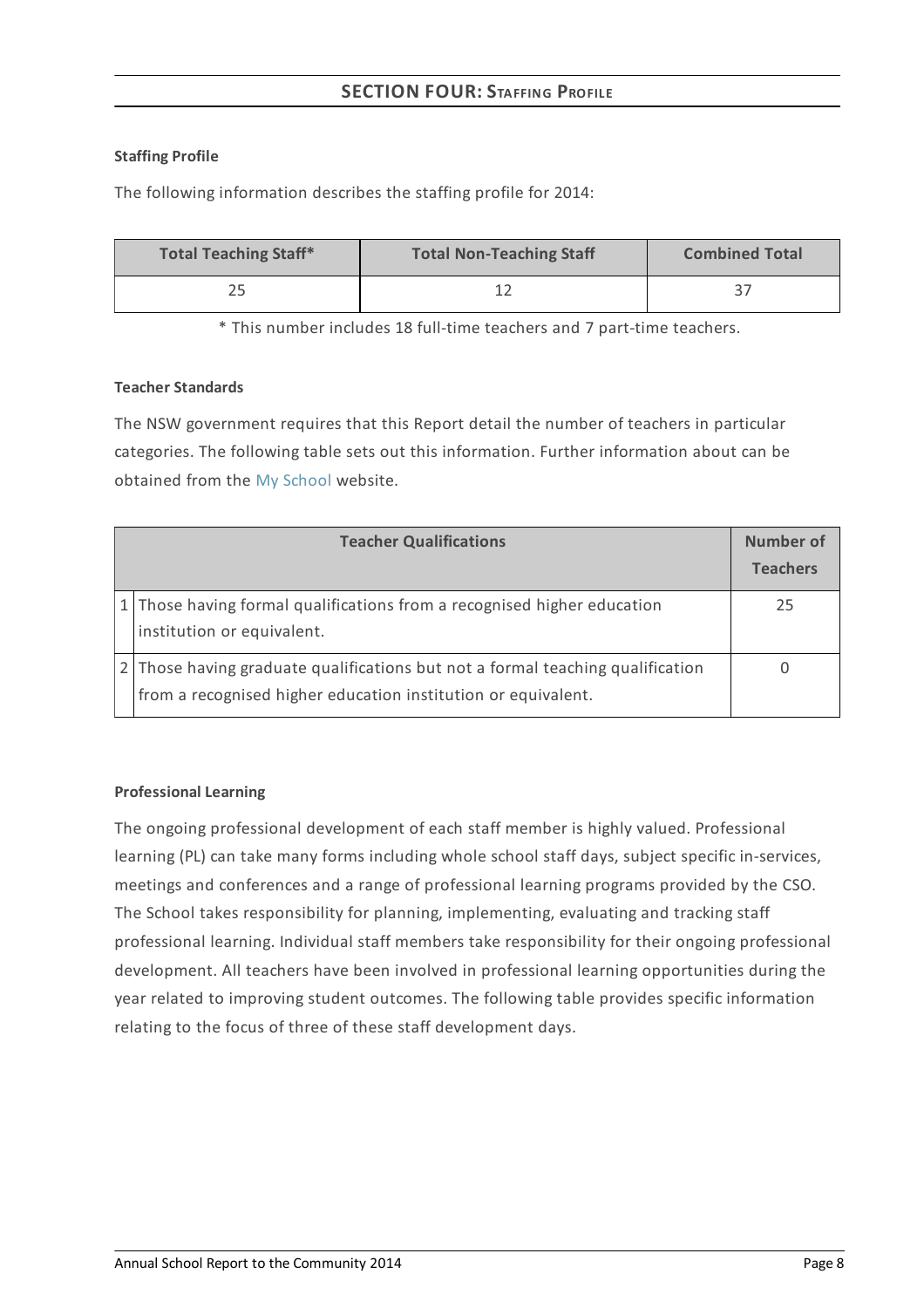| Day 1 | Mathematics: Data review and up-skilling of teachers. The day involved an<br>analysis of MAI data gained from assessment of all students over the past two<br>years. The particular focus was on the movement of students along the growth<br>point continuum and skilling teachers in first wave intervention. |
|-------|-----------------------------------------------------------------------------------------------------------------------------------------------------------------------------------------------------------------------------------------------------------------------------------------------------------------|
| Day 2 | Religious Education: The staff attended two twilight sessions in relation to<br>Religious Education. These two sessions focused on the Mass and prayer, Lectio<br>Divina and the Examen.                                                                                                                        |
| Day 3 | KidsMatter: The staff undertook PL for KidsMatter component 2, based on social<br>and emotional learning and developing the ability to care for others, make<br>responsible decisions, establish positive relationships, and handle challenging<br>situations.                                                  |

An important focus of the year was the work undertaken by the Literacy coaches to develop the skills of teachers in regard to the English block with a focus on the reading hour. The model developed was based on the idea of gradual release of responsibility. The coaches worked in six week cycles to develop teachers' skills in areas of identified need.

Many staff members have either continued or begun further study. Many are completing the Masters in Theology. Other areas of study include special needs.

Early career teachers have had opportunities to take part in the CSO mentoring program.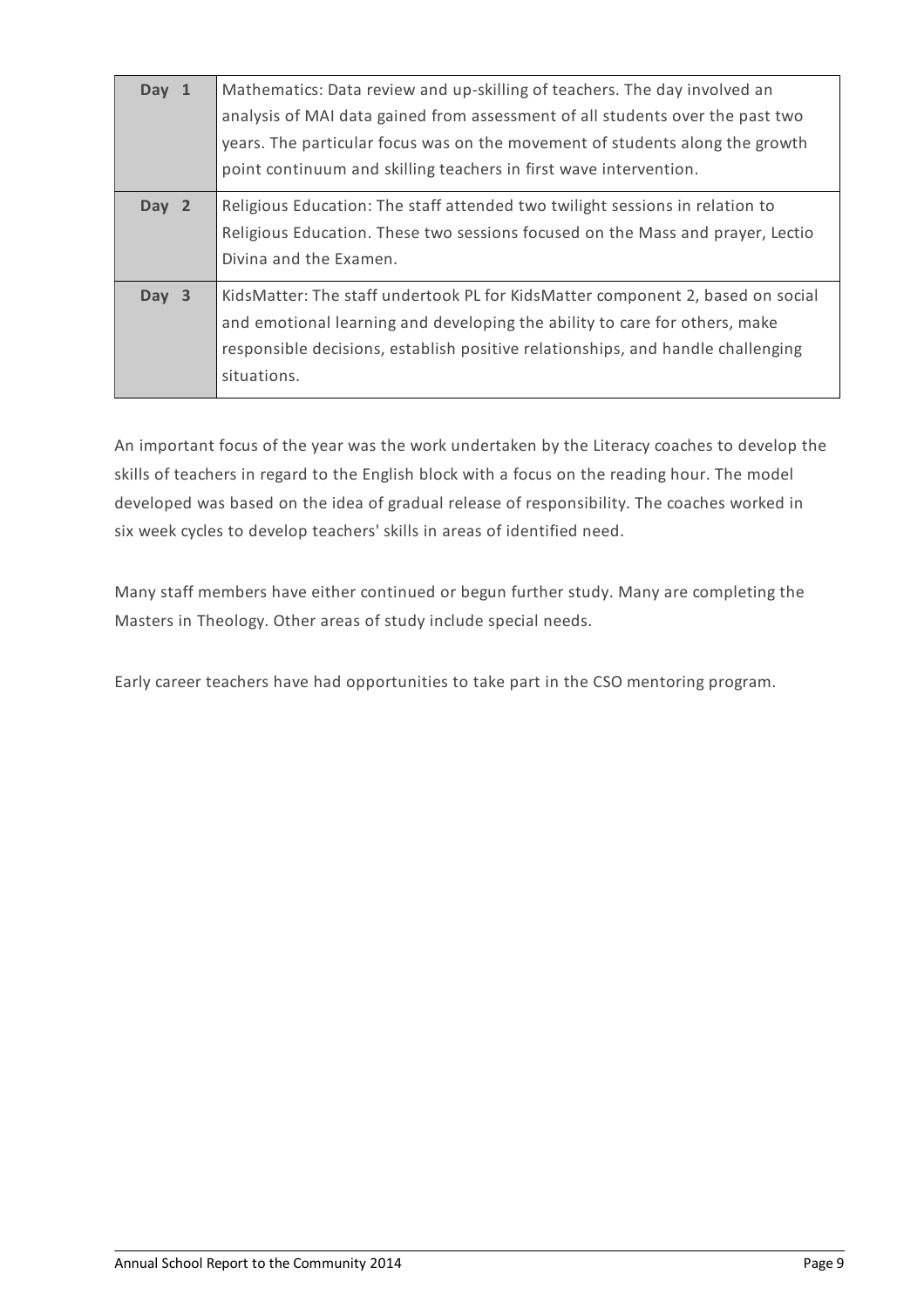## **SECTION FIVE: MISSION**

Catholic schools in the Diocese of Broken Bay exist to educate and form young people in a Catholic Community of Discipleship; offering them experiences of following Jesus as members of the Catholic community. Mission is therefore the philosophical core of all the priority areas and of our schools. The Broken Bay K-12 Religious Education Curriculum was launched in 2005 by Bishop David Walker. This curriculum provides teachers with the opportunity to develop engaging and challenging learning experiences for their students and is comprised of three sections: (i) foundations (ii) syllabus (iii) modules. A distinctive feature of the syllabus is a statement of the Catholic Worldview that is integral to all that we do. It provides insights on the purpose of life and how we live it. In the words of Bishop David Walker, it is 'experiencing life through the eyes of our Catholic faith'.

St John the Baptist Catholic Primary School, Woy Woy South, was established in 1922 by the Sisters of St Joseph. The School chapel is dedicated to Saint Mary MacKillop, founder of the Sisters of St Joseph, in recognition of the contribution the sisters made to Catholic education in the Woy Woy parish.The school is a faith community in which our students are encouraged to know and love God as revealed by Jesus and inspired by the Holy Spirit. The catholicity of the school is evident through the rich liturgical life of the school and the constant interaction with the Parish Priest, the parish and the wider community. The school is part of the parish of the Woy Woy Peninsula. St John the Baptist is our patron saint. He was the greatest prophet of hope. Through his example and inspiration we derive our school motto: Honour through faith. Religious Education (RE) is a Key Learning Area (KLA) taught in all classes K-6. Children gather together each morning at assembly to pray the school prayer. Prayer is part of daily school life for students, their parents and carers, and staff. Throughout the year, children experienced rich liturgies on many occasions, beginning with our opening school Mass at the church. We also celebrated Ash Wednesday, Holy Week, St Joseph's feast day, St Patrick's feast day, Catholic schools week, Mother's day, Father's day, the Assumption, Advent and feast days of Our Lady Help of Christians and St John the Baptist. Many teachers attended the annual diocesan schools' staff Mass at Waitara Cathedral. Caritas Australia and Catholic Mission were well supported by the Mini Vinnies group throughout the year. All Year 6 children participated in and celebrated the annual cluster Mass at Terrigal. The parish Stations of the Cross has become a regular event that occurs in the school grounds at 10:30 a.m. each Good Friday. This year all the readers were from our school community and it was well attended by school and parish members. In Term 4, our school captains attended the Mission Mass at Waitara. All students at St John the Baptist are encouraged to take an active role in the life of the parish. Many students regularly serve at Mass and read at weekend Masses. The Religious Education Co-ordinator (REC) and parents assisted in preparing the children for reading and participating in the second Saturday of the month for the parish Mass twice a term. The principal or REC attended Parish Pastoral Council meetings and Parish Liturgy meetings. The REC also assisted the parish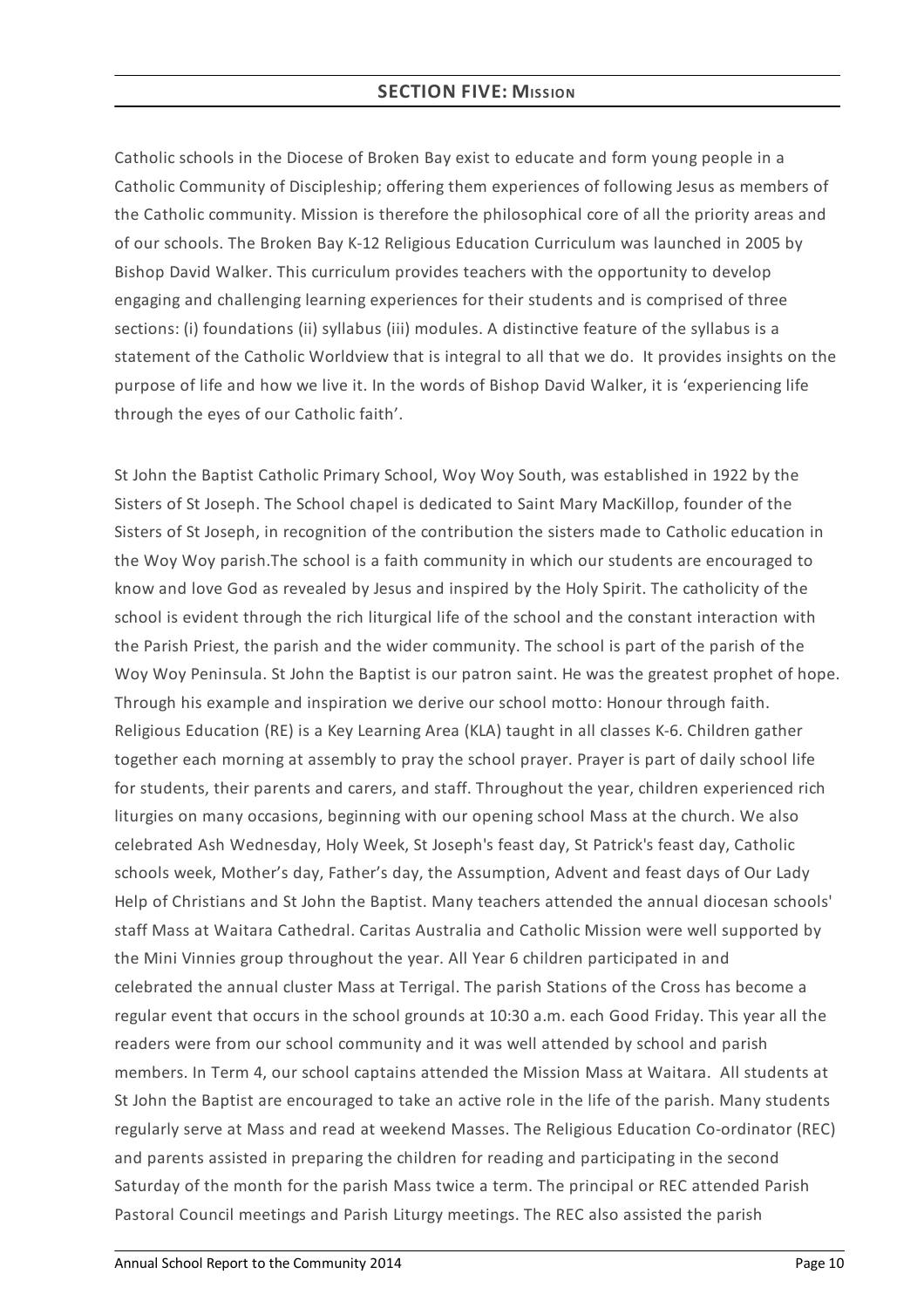sacramental co-ordinator with sacramental programs and celebrations throughout the year. Many children participated in parish sacramental sessions and received the Sacraments of Confirmation, First Holy Communion and Reconciliation.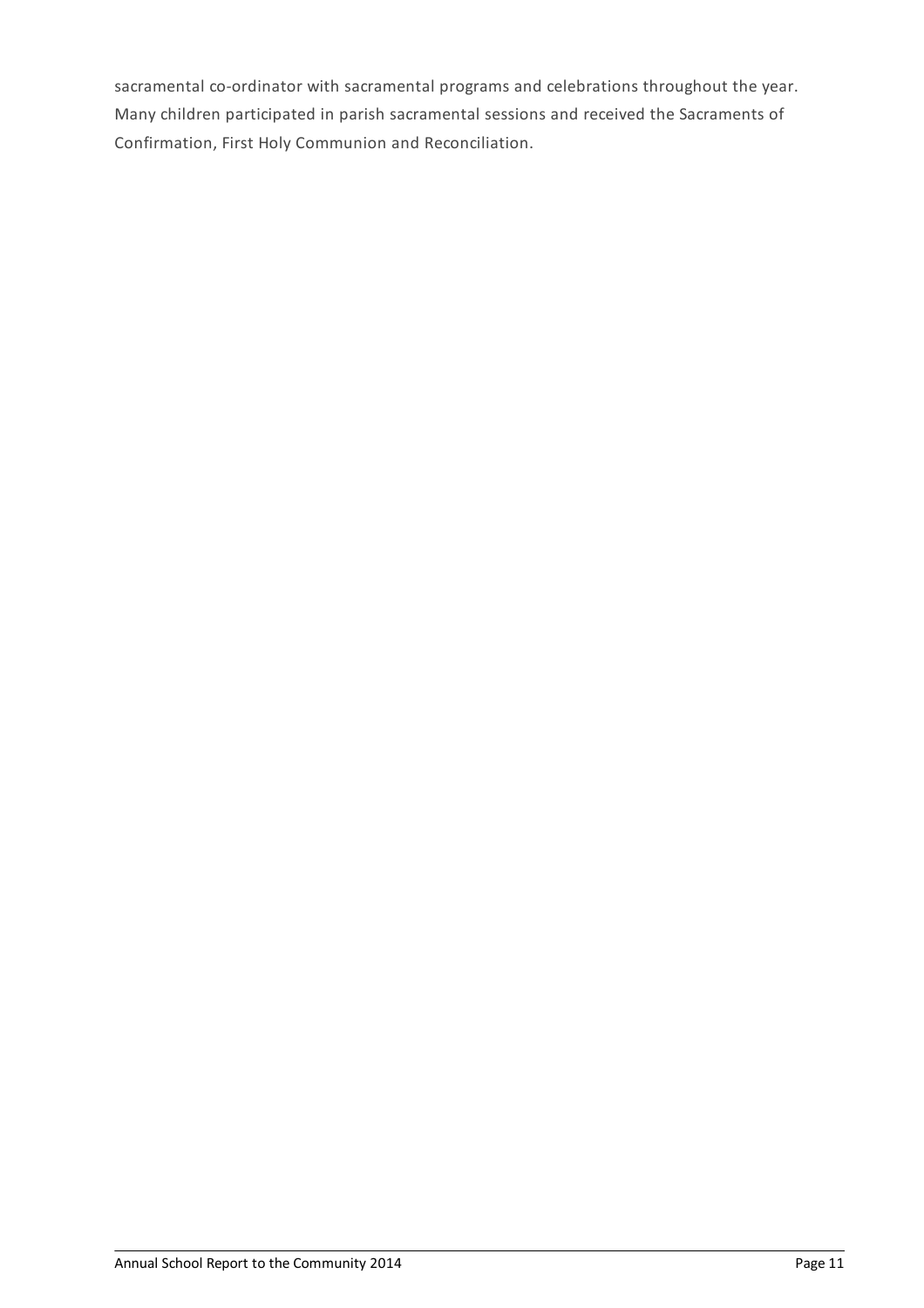## **Primary Curriculum**

The School provides an educational program based on, and taught in accordance with the Board of Studies, Teaching and Educational Standards (BOSTES) syllabuses for primary education. The Key Learning Areas (KLAs) are English, Mathematics, Science and Technology (S&T), Human Society and its Environment (HSIE), Creative Arts (CA) and Personal Development, Health and Physical Education (PDHPE). In 2014 the School implemented the new NSW syllabus for the Australian Curriculum in English and Mathematics. In addition to this, the School implements the Diocesan Religious Education syllabus. Staff members are committed to continuous improvement of teaching and learning in all facets of the curriculum.

To support staff in the teaching of English the Catholic Schools Office (CSO) funded the appointment of a literacy coach. The role was divided among three teachers with each focusing on a different stage. An important focus of the work undertaken by the literacy coaches was to develop teacher skills in the English block with a focus on reading. The model developed was based on the gradual release of responsibility model. The literacy coaches worked in six-week cycles with teachers to bring about improvements in areas of collaboratively identified need.

With increasing levels of anxiety among our students and their families, a priority for the year has been student wellbeing. *KidsMatter* was introduced in 2013 with component 1 training. A mural was created, with the help of the Catholic School Office and Diocesan Aboriginal Education Workers (AEWs), to depict inclusion for all. *KidsMatter*, as a focal point of the school community, was then launched in 2014. Staff training in *KidsMatter* continued this year with component 2 training. *KidsMatter* as a priority will continue in 2015.

There has been a significant shift in learning support with the learning support teacher working in a more hands-on capacity with students in the classroom. Previously undiagnosed students were validated in 2014 through the diligence and support of the class teachers and the learning support teacher.

The work established through our participation in *Extending Mathematical Understanding* (EMU) and the use of Growth Points in Mathematics programming was continued and consolidated. Two new EMU Specialists were trained and were able to target two groups of atrisk Year 1 students. Once again teachers used the Mathematics Assessment Interview (MAI) to establish student Growth Points at the beginning of the year. Through the use of this assessment tool and ongoing professional development teachers deepened their understanding of best practice in Mathematics. Teacher learning needs were identified and a staff development day was planned to meet these needs.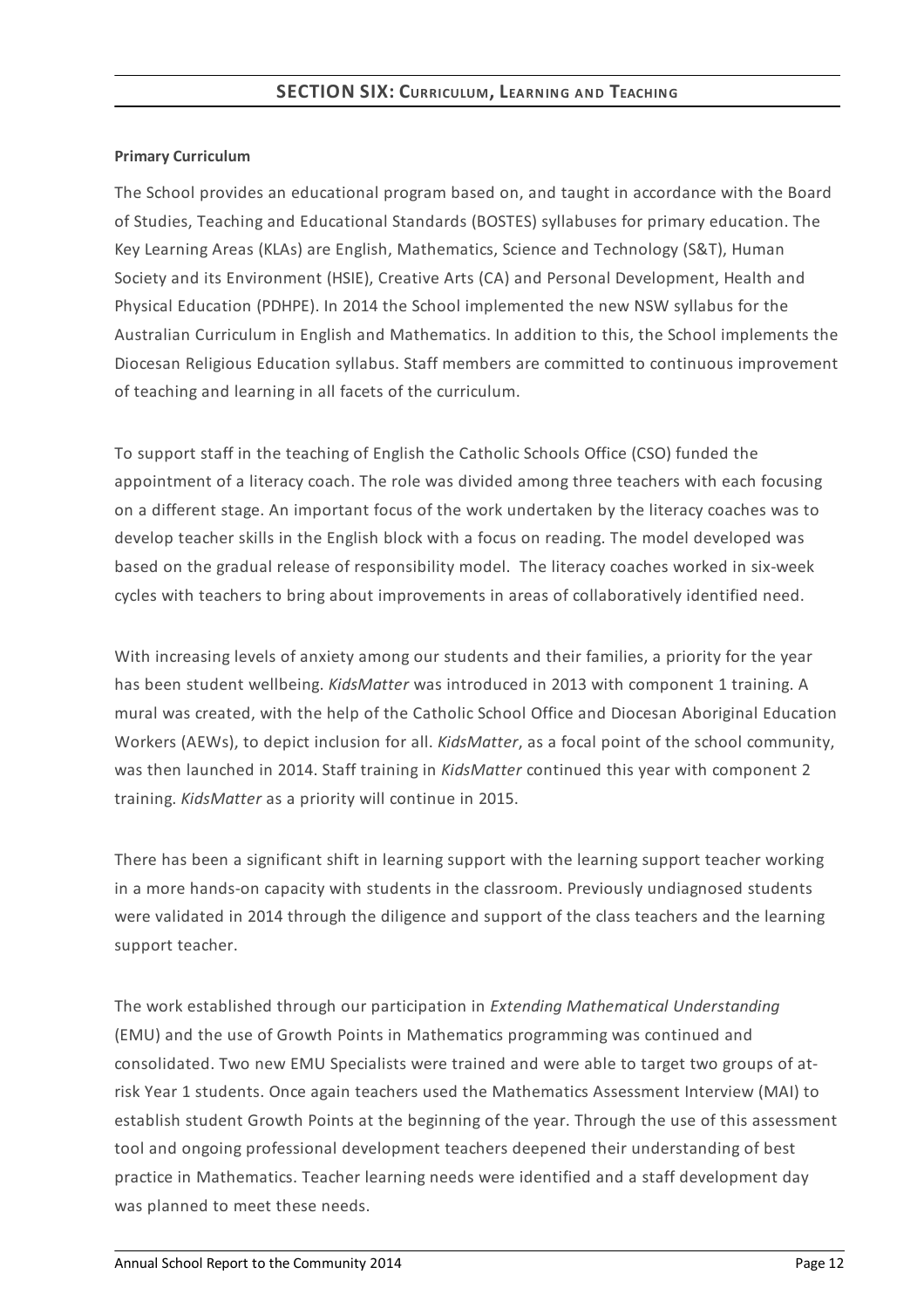eLearning has continued to be an important focus and, to this end, a further 12 iPads and an Apple iPad syncing machine were purchased.The syncing machine allows the iPads to be updated and monitored regularly.

The St John the Baptist Kindergarten transition program, *Kinder Yana*, has continued to develop, offering teachers a thorough and highly valuable insight into the students who are transitioning to school in 2015.

Staff have begun preparation for the implementation of the Science and Technology syllabus in 2015. Consolidation of the implementation of Mathematics and English syllabuses has been ongoing.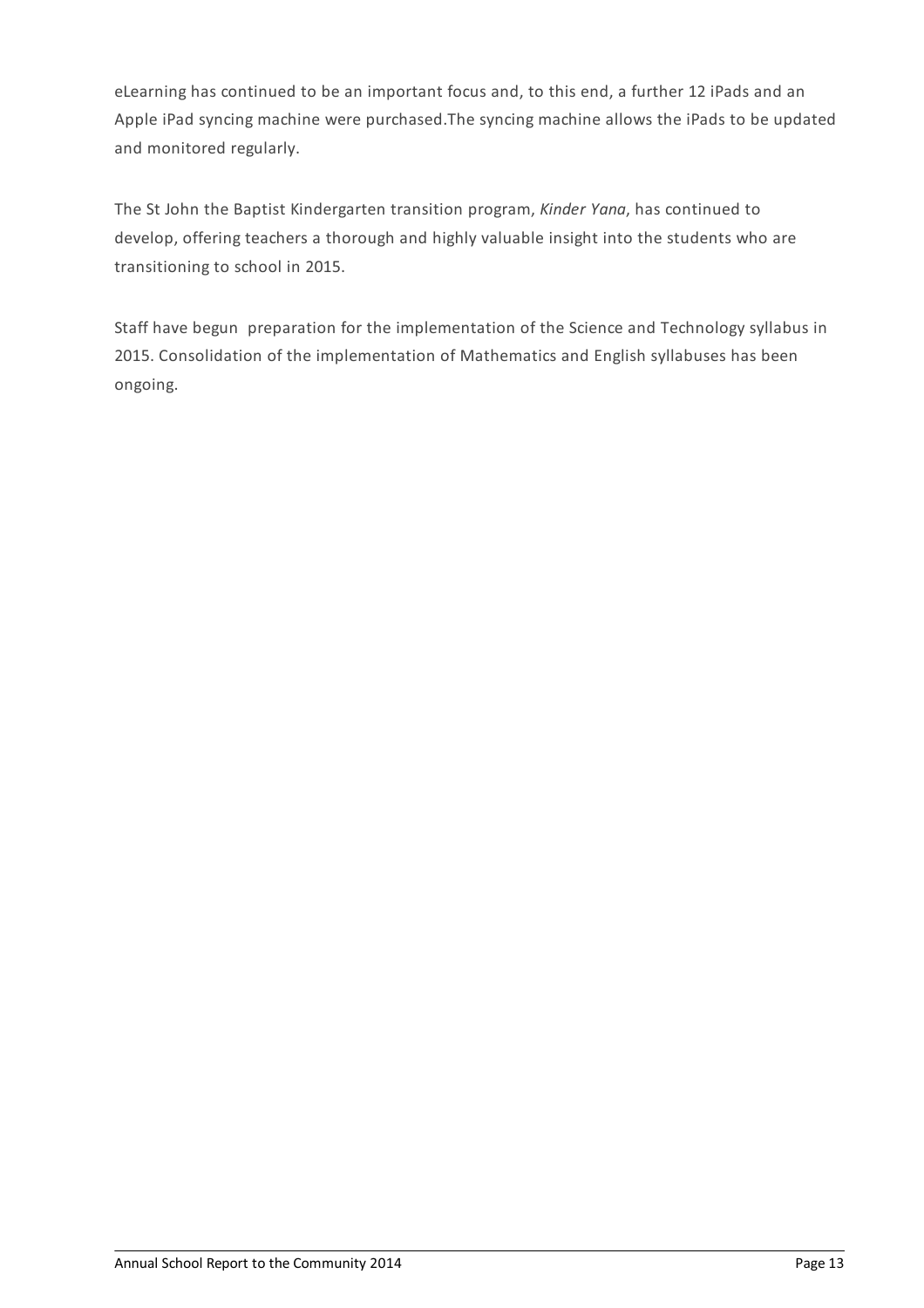## **SECTION SEVEN:STUDENT PERFORMANCE IN TESTS AND EXAMINATIONS**

#### **NAPLAN**

The National Assessment Program – Literacy and Numeracy (NAPLAN) is an annual assessment for students in Years 3, 5, 7 and 9. NAPLAN assessment results provide valuable information about student achievements in literacy and numeracy. An analysis of these results assists the School's planning and is used to support teaching and learning programs.

The tables below show the percentages of students who achieved particular skill bands in the aspects of literacy and numeracy compared to students nationally. Literacy is reported in four content strands (aspects): Reading, Writing, Spelling, Grammar and Punctuation. Numeracy is reported as a single content strand. Students who were exempted from any test were deemed not to have met the national minimum standard in that test area and are not included in band distributions. Additional NAPLAN student performance information can also be accessed from the My School [website](http://www.myschool.edu.au/).

| <b>NAPLAN RESULTS 2014</b> |                                | % of students in the<br>top 2 bands |                  | % of students in the<br>bottom 2 bands |                  |
|----------------------------|--------------------------------|-------------------------------------|------------------|----------------------------------------|------------------|
|                            |                                | <b>School</b>                       | <b>Australia</b> | <b>School</b>                          | <b>Australia</b> |
|                            | <b>Grammar and Punctuation</b> | 68.70 %                             | 49.90 %          | 2.10 %                                 | 11.90 %          |
|                            | <b>Reading</b>                 | 62.50 %                             | 46.20 %          | 6.30 %                                 | 13.10 %          |
| Year<br>3                  | <b>Writing</b>                 | 72.90 %                             | 39.10 %          | 4.20 %                                 | 11.20 %          |
|                            | <b>Spelling</b>                | 58.40 %                             | 43.70 %          | 8.30 %                                 | 14.80 %          |
|                            | <b>Numeracy</b>                | 58.40 %                             | 36.20 %          | 0.00%                                  | 13.40 %          |

| <b>NAPLAN RESULTS 2014</b> |                                | % of students in the<br>top 2 bands |                  | % of students in the<br>bottom 2 bands |                  |
|----------------------------|--------------------------------|-------------------------------------|------------------|----------------------------------------|------------------|
|                            |                                | <b>School</b>                       | <b>Australia</b> | <b>School</b>                          | <b>Australia</b> |
| Year<br>5                  | <b>Grammar and Punctuation</b> | 53.40 %                             | 36.60 %          | 10.00 %                                | 16.10 %          |
|                            | <b>Reading</b>                 | 36.60 %                             | 34.50 %          | 11.70 %                                | 16.30 %          |
|                            | <b>Writing</b>                 | 21.70 %                             | 15.50 %          | 6.70 %                                 | 21.40 %          |
|                            | <b>Spelling</b>                | 40.00 %                             | 33.60 %          | 15.00 %                                | 16.40 %          |
|                            | <b>Numeracy</b>                | 31.70 %                             | 25.90 %          | 6.70 %                                 | 18.10 %          |

#### **NAPLAN Comments**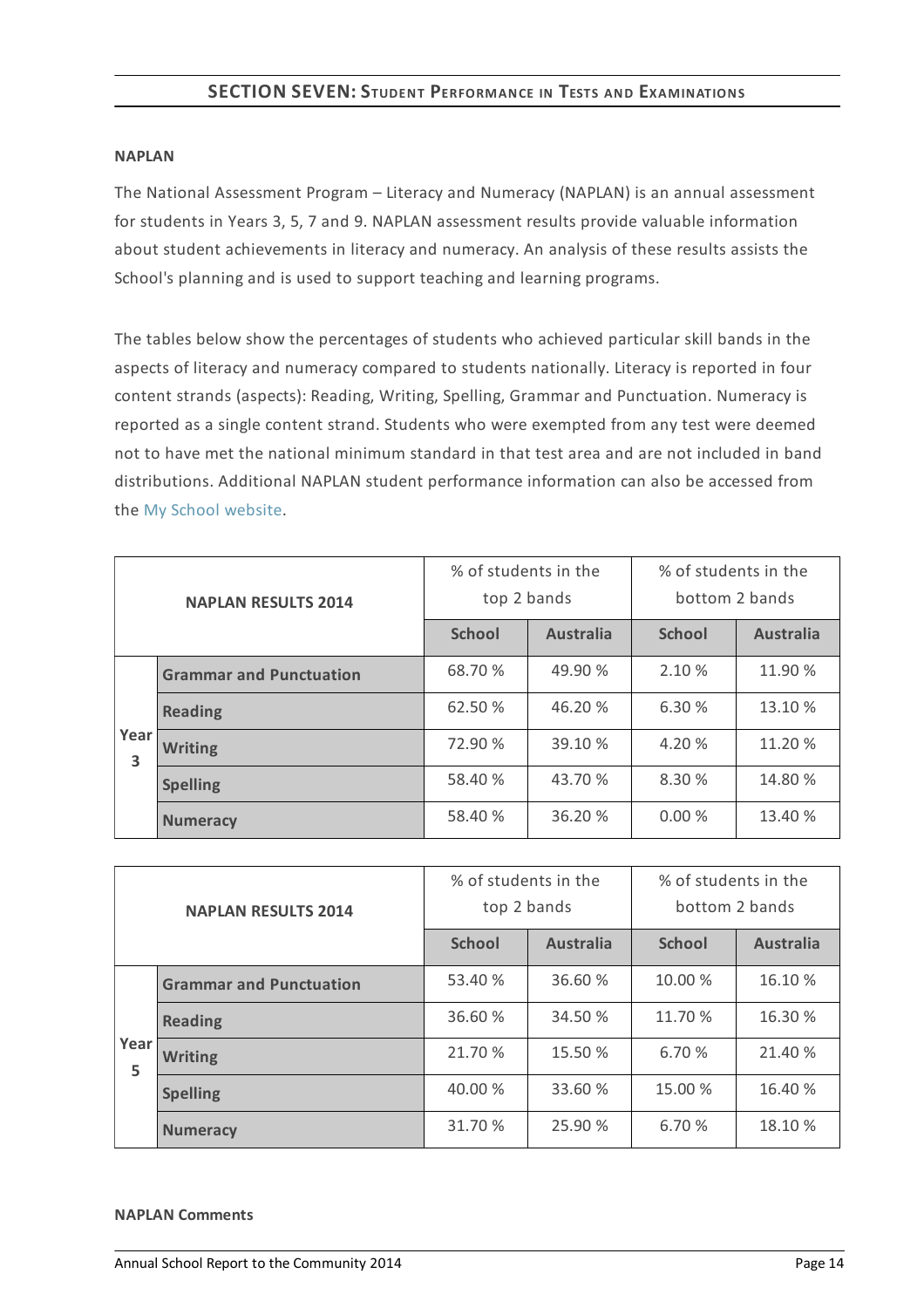In all test areas, in both Years 3 and 5, the percentage of students achieving in the top two bands was higher than the national rate. Of particular note was the achievement in numeracy in Year 3. These pleasing results may be attributed to more precise assessment instruments being used to inform teachers about the instruction needed to meet the learning needs of each student. Through direct intervention and changes to Maths programming, the school is seeing an overall positive change in external test data for all grades.

Students who scored in the bottom two bands will now be the focus of individual learning plans designed to support improvements in the areas of challenge.

The school's achievement with grammar and punctuation has been an area of strength for some time. In addition, results for Year 3 writing are a cause for celebration. The introduction of literacy coaches this year to model, co-teach and observe teachers means any areas of challenge are being addressed, ensuring explicit teaching is at its optimum.

The school consistently is above national and statistically similar school means in NAPLAN. We are now advancing towards being on par with or above Diocesan means.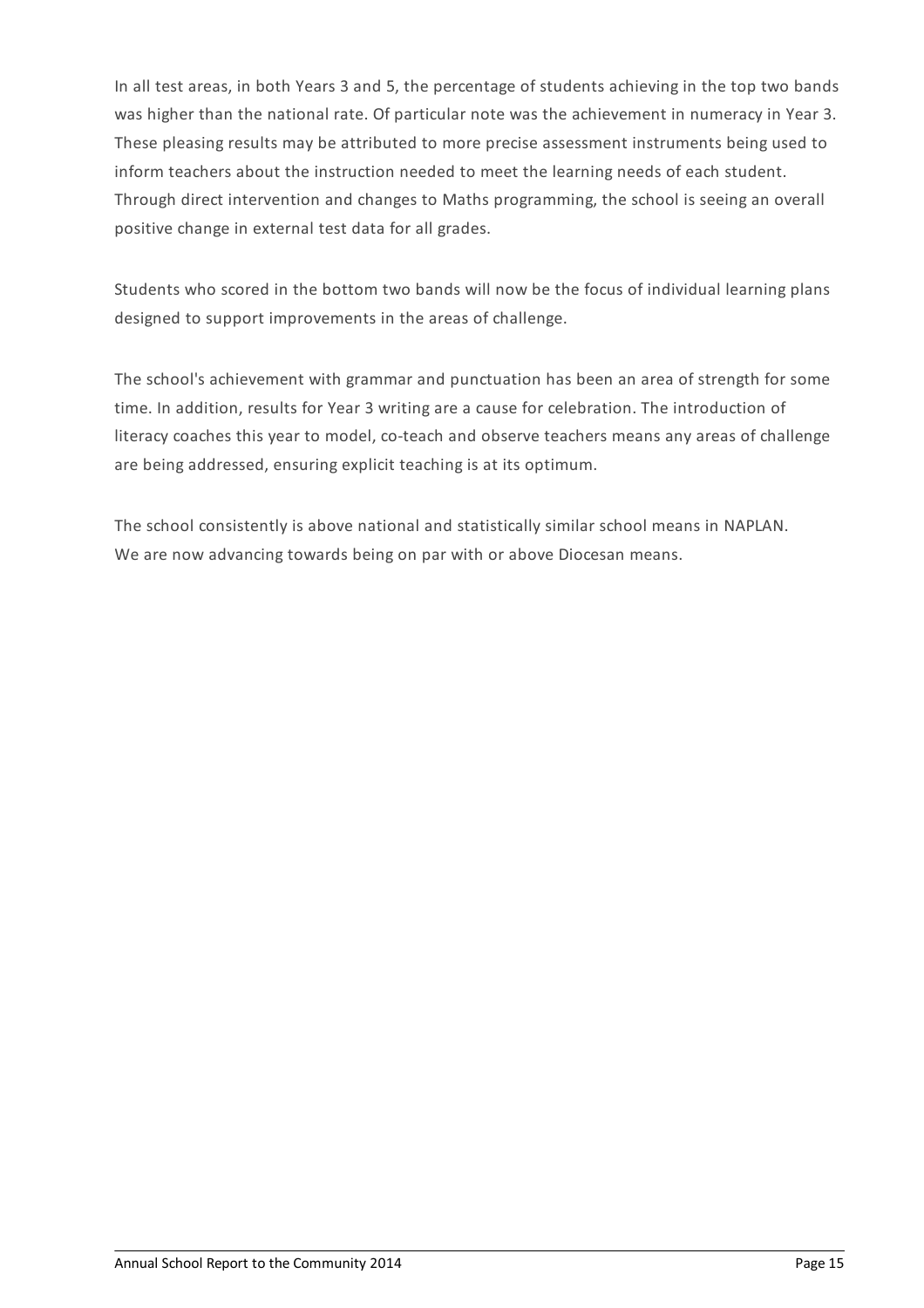### **Pastoral Care Policy**

The School's pastoral care and student wellbeing policies and procedures are informed by the *Pastoral Care Policy for [Diocesan](https://www.csodbb.catholic.edu.au/about/dsp-collection.cfm?loadref=125) Systemic Schools*. This policy is underpinned by the guiding principles from the *National Safe Schools [Framework](https://www.education.gov.au/national-safe-schools-framework-0) (2011) (NSSF)* that represent fundamental beliefs about safe, supportive and respectful school communities. These guiding principles emphasise the importance of student safety and wellbeing as a pre-requisite for effective learning in all Catholic school settings. The *Pastoral Care and Wellbeing Framework for Learning for the Diocese of Broken Bay Schools System* (the ['Framework'\)](https://www.csodbb.catholic.edu.au/studentwellbeing/dsp-default.cfm?loadref=140) utilises the NSSF ensuring that diocesan systemic schools meet the objectives of the NSSF at the same time as meeting the diocesan vision for pastoral care and wellbeing. The framework includes ten pathways that are intended to assist school communities to create safe schools that foster wellbeing for learning and positive, caring relationships. Further information about this and other related policies may be obtained from the CSO [website](https://www.csodbb.catholic.edu.au/about/dsp-collection.cfm?loadref=125) or by contacting the CSO.

In 2014, St John the Baptist School continued to review and improve upon its implementation of *Positive Behaviours for Learning* (PBL). This included adding to the visual displays and reminders around the school to help children demonstrate desired behaviours as they moved from their classroom settings.

Lessons were taught each week based around whole-school targeted learning behaviours. These lessons were reinforced by PBL awards which were handed out at assemblies each fortnight.

In Term 2, the *KidsMatter p*rimary framework was launched within the school. This was the culmination of work that began in 2013. The launch involved the whole school community gathering together to celebrate the concept of 'every face having a place' at our school. The children participated in their peer groups, led by our Year 6 students. The children generally had a great time participating in tasks based around St John the Baptist, Aboriginal spirituality and social and emotional learning.

The peer groups have continued throughout the year to help children make connections across our school community and to help them become more comfortable with people from other classes and stages.

## **Behaviour Management and Student Discipline Policy**

The School's policies and procedures for the management of student behaviour are aligned to the *Behaviour [Management](https://www.csodbb.catholic.edu.au/about/dsp-collection.cfm?loadref=125) and Student Discipline Policy for Diocesan Systemic Schools.* Policies operate within a context of social justice, compassion, reconciliation and forgiveness. The dignity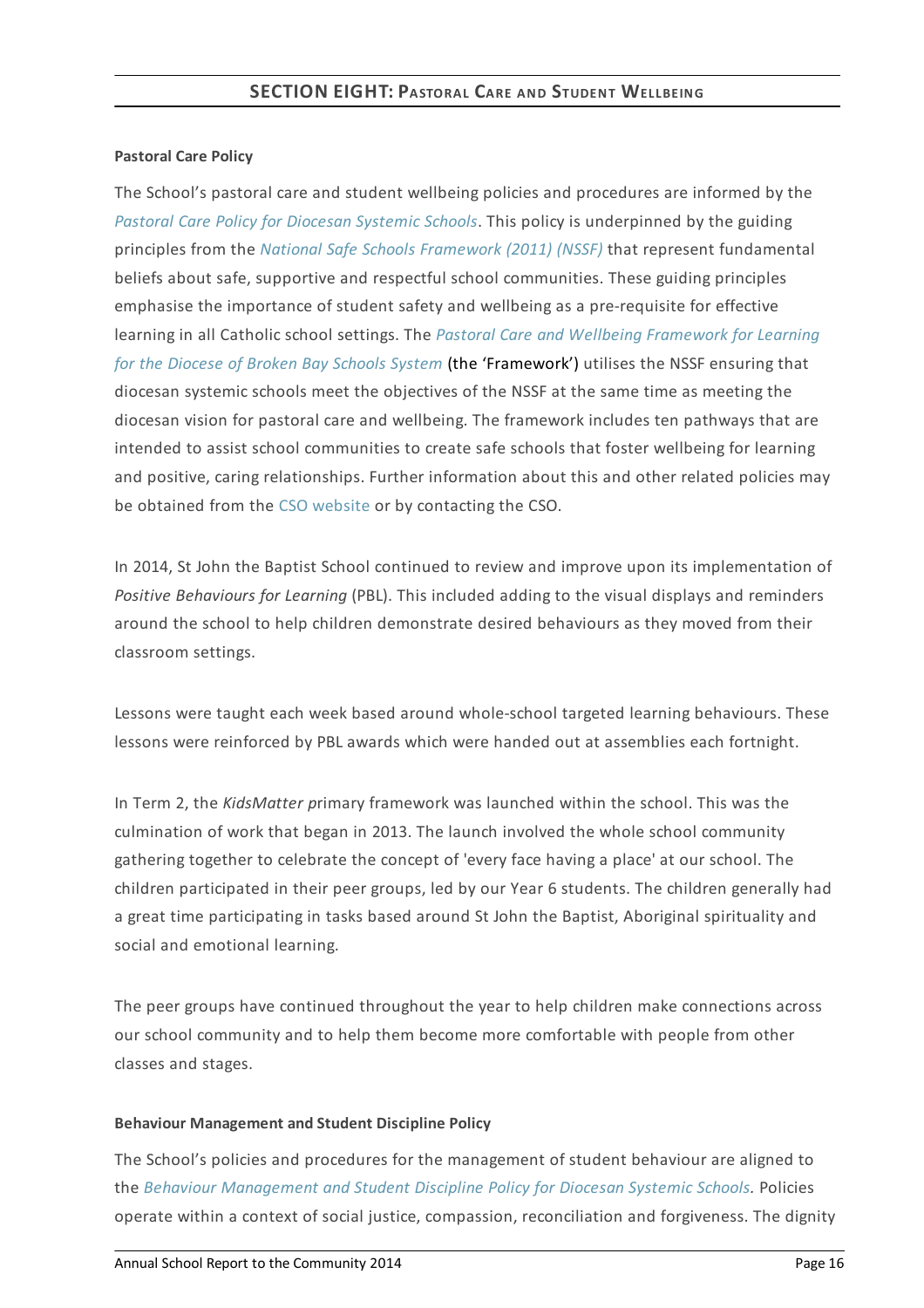and responsibility of each person is promoted at all times along with positive student behaviours whilst ensuring the respect for the rights of all students and staff. Further information about this and other related policies may be obtained from the CSO [website](https://www.csodbb.catholic.edu.au/about/dsp-collection.cfm?loadref=125) or by contacting the CSO.

Saint John the Baptist School uses *Positive Behaviours for Learning* (PBL), to manage student behaviour and to ensure that all children recognise the importance of being respectful and responsible learners.

This year, several extra lessons were introduced to help reinforce these behaviours at key times. These lessons included *playing the game fairly*, *Anti-bullying* and *being Bucket Fillers*.

The introduction of *KidsMatter* peer groups which ran three times each term, was also an initiative that helped support children who might struggle socially, as it allowed children a wider network of friends and helpers to draw upon in times of need.

The award system was renewed to include a token system. This allowed more children to be rewarded for their positive behaviours. Once the children received 25 tokens, they were invited to a special morning tea with the principal as a further reward for their efforts. The children were acknowledged at assemblies with a Principal's Award and it was wonderful to see so many children receiving awards for being respectful, responsible learners.

## **Anti-Bullying Policy**

The School's [Anti-Bullying](https://www.csodbb.catholic.edu.au/about/dsp-collection.cfm?loadref=125) Policy is based on and informed by the *Anti-Bullying Policy for Diocesan Systemic Schools* and is aligned to the *Pastoral Care Policy for [Diocesan](https://www.csodbb.catholic.edu.au/about/dsp-collection.cfm?loadref=125) Systemic Schools* and other related wellbeing policies and guidelines. All students, their families and employees within Catholic education have a right to a learning and work environment free from intimidation, humiliation and hurt. Anti-Bullying policies support school communities to prevent, reduce and respond to bullying. Further information about this and other related policies may be obtained from the CSO [website](https://www.csodbb.catholic.edu.au/about/dsp-collection.cfm?loadref=125) or by contacting the CSO.

On Thursday 20 March, our school acknowledged *National Anti-bullying and Harmony day*. Students were asked to wear red and/or orange clothing or their school uniform with an accessory such as ribbons in their hair, laces, bracelets, necklaces or socks. The children participated in a liturgy and then worked in peer groups to reinforce the message of the importance of saying 'no' to bullies.

In Term 3 we then had a visiting performance which helped to reinforce the importance of not being a bystander to bullying.The children brought yo-yos and had lots of fun learning to yo!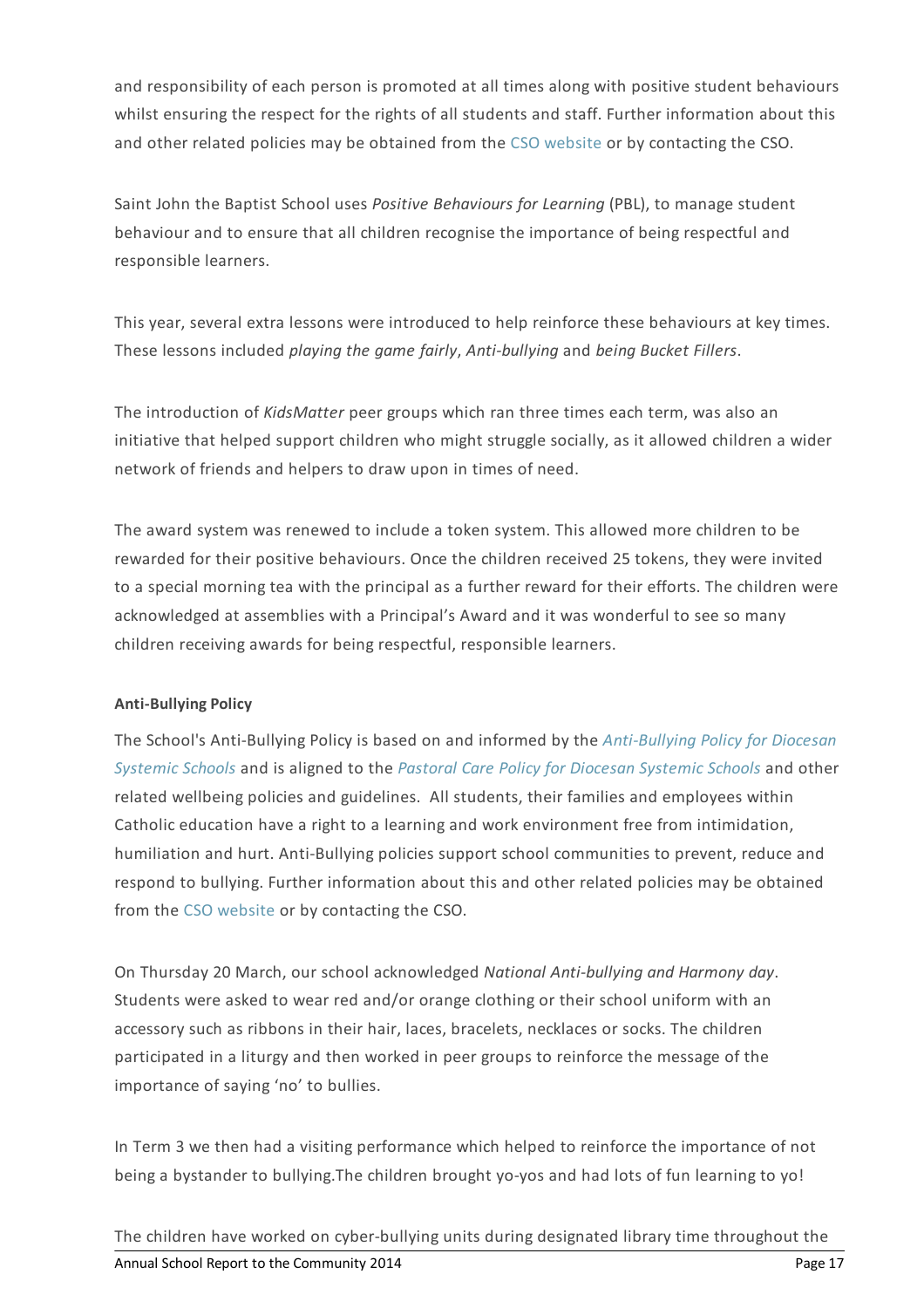year.

### **Complaints and Grievances Policy**

The School follows the *[Complaints](https://www.csodbb.catholic.edu.au/about/dsp-collection.cfm?loadref=125) Handling Policy and Procedures for Diocesan Systemic Schools.* A distinctive feature of this policy is to ensure that complaints are addressed in a timely and confidential manner at the lowest appropriate management level in order to prevent minor problems or concerns from escalating. The expectation is that complaints will be brought forward and resolved in a respectful manner recognising the dignity of each person concerned in the process. The policy recognises that a number of more minor or simple matters can be resolved without recourse to the formal complaint handling process but rather, quickly and simply, by discussion between the appropriate people. Further information about this and other related policies may be obtained from the CSO [website](https://www.csodbb.catholic.edu.au/about/dsp-collection.cfm?loadref=125) or by contacting the CSO.

The school follows diocesan protocols around disputes and complaints handling. There were no major complaints in 2014. Minor issues usually revolved around communication problems; these were quickly addressed so that all parties left satisfied that each was heard and afforded input.

An open door policy to the principal is always in existence which was once again appreciated by the parent body.

## **Initiatives Promoting Respect and Responsibility**

Our Year 6 leaders undertook a new and exciting role this year when they were asked to become *KidsMatter* peer group leaders. This role involved them taking on the running of our peer group lessons.

The children had training each week before the *KidsMatter* peer groups were held. They then gathered their groups together and worked with younger students to complete activities within their groups under the guidance of the teacher.

Feedback from student surveys based around the *KidsMatter* peer groups in Term 4 showed that nearly all children felt that they benefited from these groups in some way.The Year 6 students overwhelmingly felt that it helped them make wider connections throughout the school; they appreciated receiving many waves and 'hellos' throughout their days.

Year 6 students also reported that their leadership qualities were developed through this leadership opportunity and that they became less shy and more able to talk in front of others.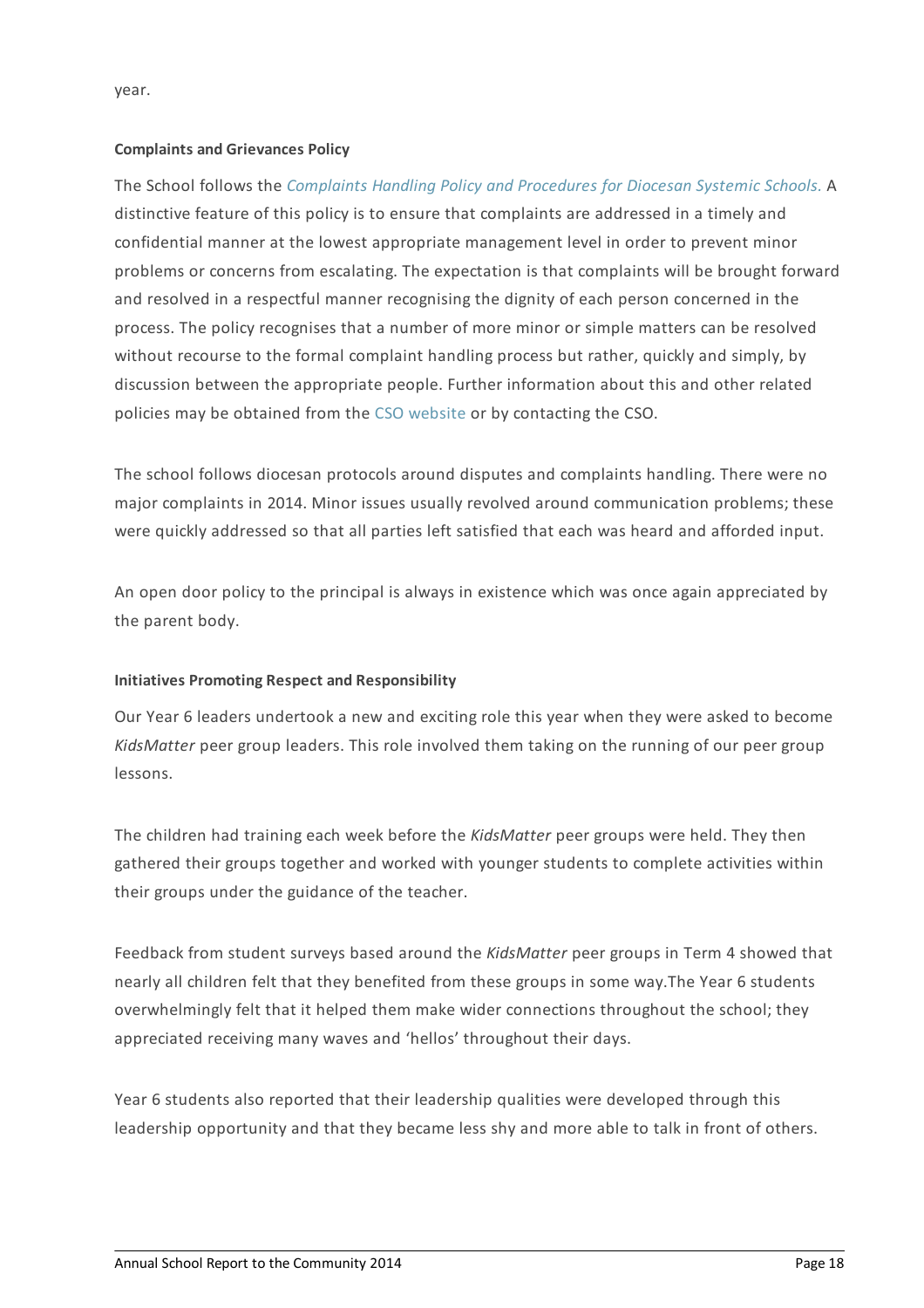## **SECTION NINE:SCHOOL IMPROVEMENT**

Strategic planning ensures a common purpose and agreed values are established. In Broken Bay systemic schools, this common purpose and agreed values along with goals, targets and key improvement strategies are documented in the School Improvement Plan (SIP). This SIP is a three year planning document and is used to record the School's progress in working towards priorities for improvement in three domains: Mission, Pastoral Care, Learning and Teaching. School improvement planning is supported systemically by the *Diocesan Leading Learning* initiative. This initiative is research based and has been developed in partnership with the University of Auckland.

### **KeyImprovements Achieved**

This year our focus was to continue to improve the quality of Maths and English teaching to benefit all learners. To this end a great deal of staff professional learning time was dedicated to analysing data from the Mathematics Assessment Instrument. As a result, teachers streamlined the way explicit teaching programs were planned and delivered.

The introduction of the literacy coach model for each of the three stages meant that all staff were able to observe, be observed and co-teach explicit teaching strategies in the key curriculum areas of reading and writing.

Our external results for both Maths and English have continued to improve and can be attributed to these specific professional learning interventions.

The introduction of the *KidsMatter* mental health framework this year means that the community is working very hard to reduce anxiety in children and to address mental health issues that are prevalent in our school community. The successful launch coincided with the introduction of peer support groups and buddy benches. Promoting an understanding that social and affective domains matter as much as the academic domain is an important, on-going emphasis in our school.

### **Priority KeyImprovements for Next Year**

In 2015 the school will consolidate work with literacy coaches with a focus on spelling and writing. We will continue to expand the *Kinder Yana* program and make use of early learning data to ensure we give every child the best start possible to big school.

A new Early Learning Centre will be built. The School will have significant input to curriculum and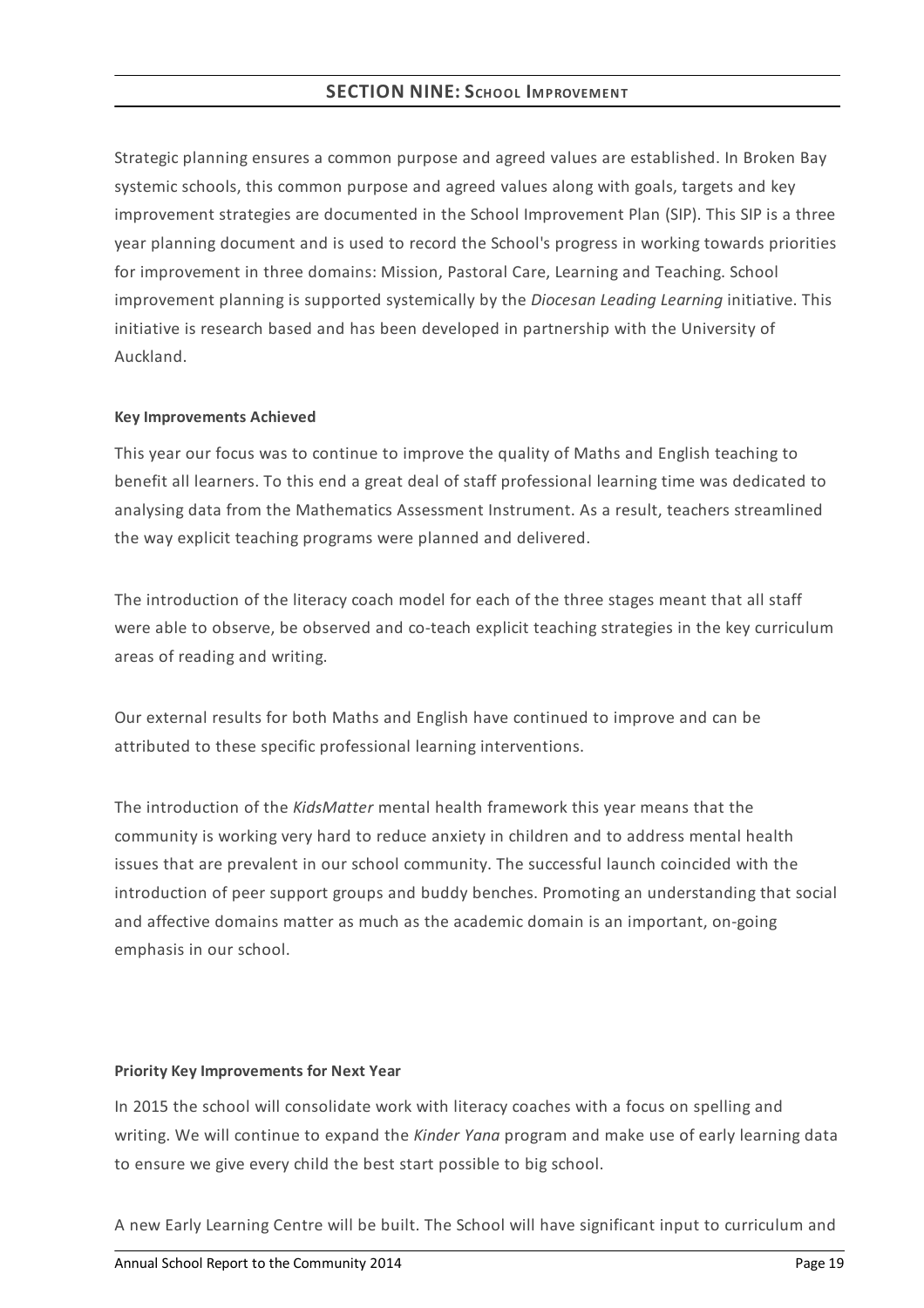enrolment decisions to ensure transition is smooth for the years ahead.

A *Friendly Families* program will be introduced to align with our *KidsMatter* framework and to explicitly address anxiety issues for students through dedicated lessons. A partnership will be developed with Macquarie University which will fund the introduction of this program.

The school will continue to build upon the successful school - parish monthly mass with a view to parents singing and reading with the children who participate.

Attention to Science will be a strategic priority in the learning and teaching domain, along with teachers aligning their performance appraisal with the new *Australian Professional Standards for Teachers*.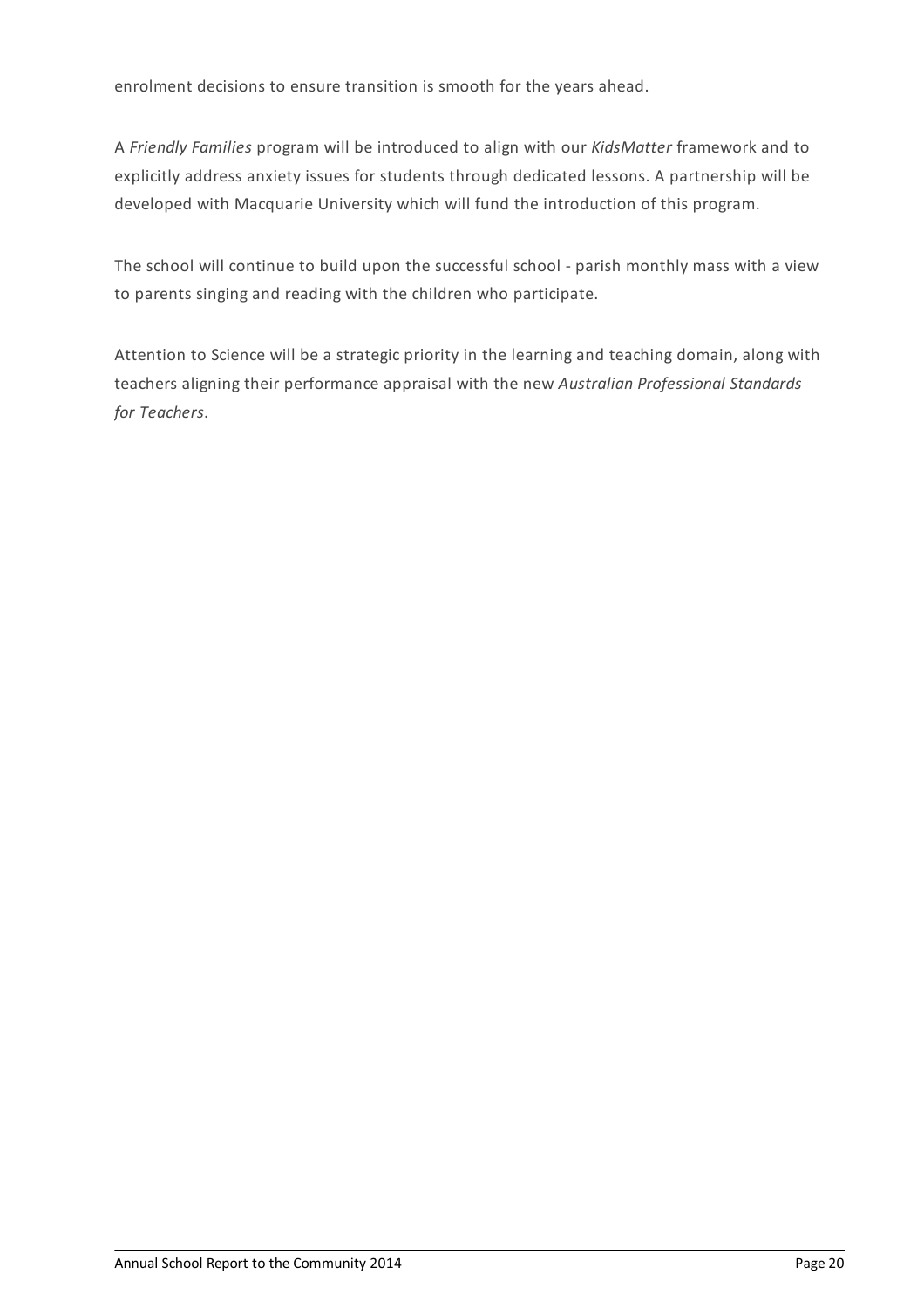The opinions and ideas of parents, students and teachers are valued and sought. Their suggestions are incorporated into planning for and achieving improved outcomes for students. This year, a variety of processes have been used to gain information about the level of satisfaction with the School from parents, students and teachers.

## **Parent Satisfaction**

2014 has been a very successful year from the parent perspective. So much has been achieved and St John the Baptist (SJB) continues to grow in size and reputation. It is a sought-after school within the local community and parents are happy that they are part of community.

Many community building events were held such as the SJB Ball, the wonderful musical  $-$ *Masquerade*, fundraisers, BBQs and Father's and Mother's day breakfasts just to name a few. These events could not take place without the support and help of the community as a whole. Parents and staff worked together throughout the year, organising, volunteering and just having fun.

2014 saw stage 2 of the oval completed, a major achievement that enables a whole oval to be available for the school community. This has been a major goal for the school community; to see the children and families use the oval has made all the effort worthwhile. The *School Farm* continues to be a great addition and is enjoyed by all. The P&F have continued to build up resources with the purchase of numerous items for use by the school community. 2014 has been a wonderful year and the community is grateful for all that has been achieved.

## **Student Satisfaction**

The students at St John the Baptist reported being highly satisfied with all the school offered in 2014. They feel it is a wonderful community of which to be a part. They enjoyed many of the facilities offered to them, in particular the use of technologies integrated into classrooms, the newly developed oval including soccer goals and football posts, the introduction of the playpod, as well as the refurbished library. They also appreciated the opportunities to take part in a variety of extracurricular activities such as the choir, dance troupe, the Science club and Mini Vinnies. They were very satisfied that they have had the opportunity to participate in a variety of school events; their involvement in events such as the school musical, Christmas concert and Tournament of Minds was a highlight for them.

## **Teacher Satisfaction**

At St John the Baptist the staff have consistently felt supported by the leadership team. They have been provided with a variety of professional learning opportunities and encouraged to seek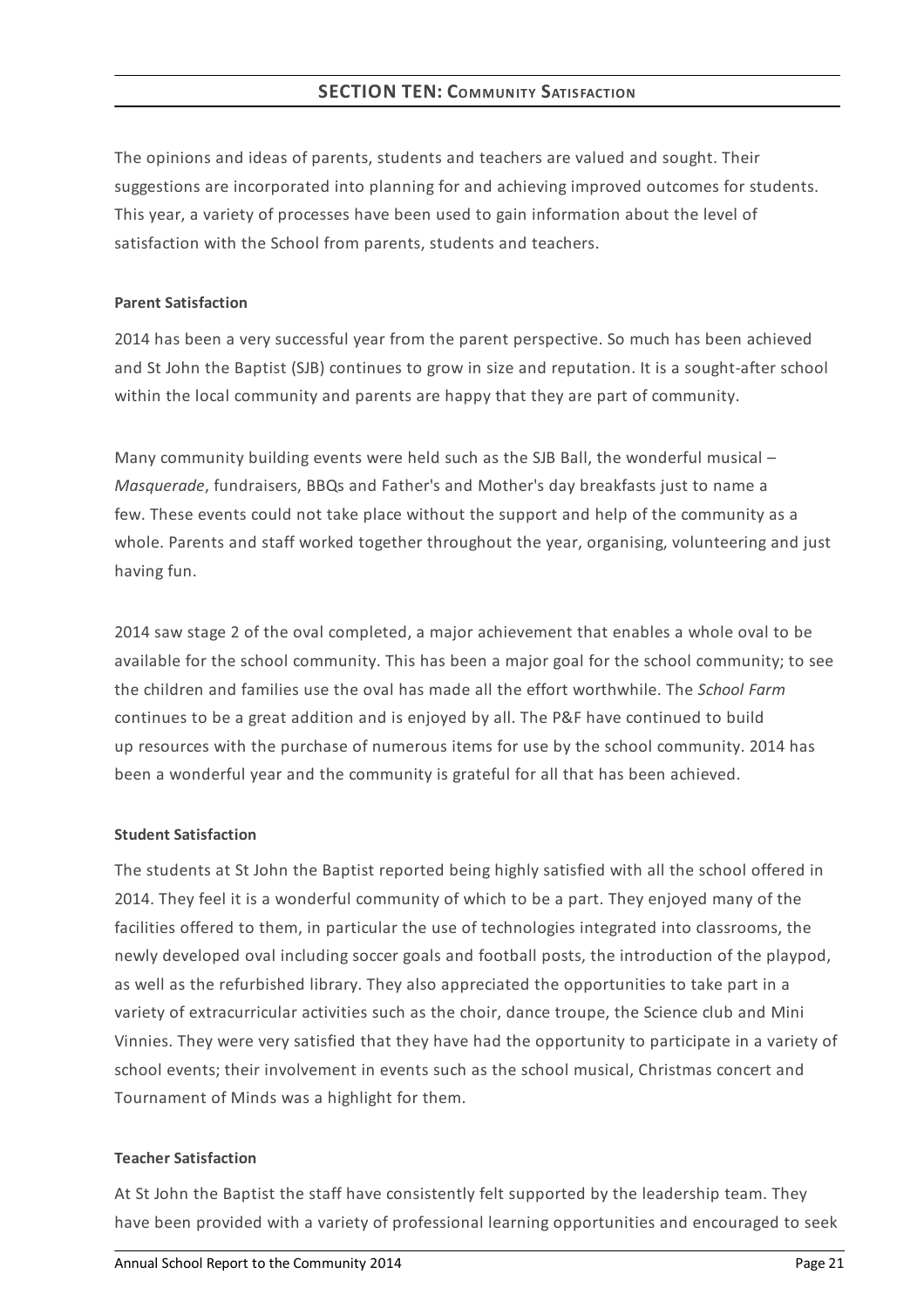further opportunities to develop their knowledge and skills as identified by their teacher PAL process.

The pastoral care and wellbeing of staff has been a priority with many nurturing events being organised as well as simply being there for each other. Under the *KidsMatter* banner, we also genuinely acknowledge that staff matter.